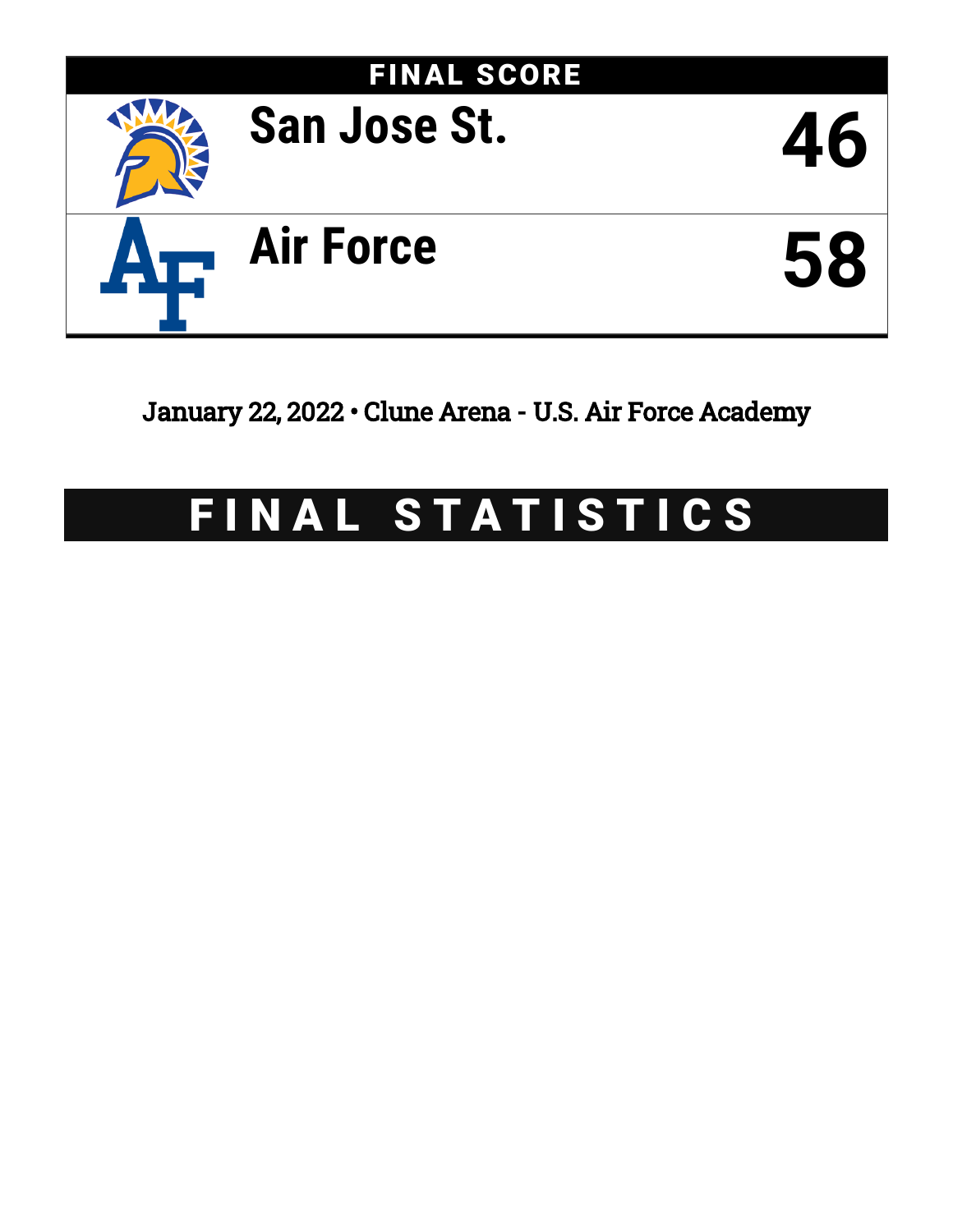### **Official Box Score San Jose St. vs Air Force Game Totals -- Final Statistics January 22, 2022 at Clune Arena - U.S. Air Force Academy**



# **San Jose St. 46**

| No. | Plaver                   | S  | <b>Pts</b> | FG.     | 3FG      | FТ       | 0 <sub>R</sub> | DR | TR             | РF             | A | TO            | <b>Blk</b>   | Stl            | Min | $+/-$ |
|-----|--------------------------|----|------------|---------|----------|----------|----------------|----|----------------|----------------|---|---------------|--------------|----------------|-----|-------|
| 00  | GAULDEN, A'TYANNA        | G  | 4          | $2 - 4$ | $0-0$    | $0-0$    | 0              | 3  | 3              |                | 0 | 3             | 0            | 0              | 19  | -9    |
| 01  | ROSS, DEJA               | F  | 4          | $2-6$   | $0 - 1$  | $0 - 0$  | 0              | 3  | 3              | $\overline{2}$ |   | $\mathcal{P}$ | $\Omega$     | 0              | 26  | $-5$  |
| 24  | OBERG, MEGHAN            | F. | っ          | $1 - 5$ | $0 - 0$  | $0 - 0$  | 0              | 2  | 2              | 0              |   | 2             |              |                | 28  | $-18$ |
| 30  | OGIER, ELLA              | G  | 15         | $6-9$   | $1 - 3$  | $2 - 2$  | 2              | 4  | 6              | $\overline{4}$ | 2 | 3             |              | 2              | 29  | 2     |
| 35  | LEWIS, CYDNI             | F  | 6          | $3-9$   | $0 - 1$  | $0 - 4$  | 4              | 4  | 8              | 0              |   | 0             | $\Omega$     | 0              | 29  | $-13$ |
| 02  | JONES, SOPHIA            | G  | 5          | $2-6$   | $0 - 1$  | $1 - 2$  | 0              | 0  | 0              |                | 0 | 0             | $\mathbf{0}$ | $\overline{2}$ | 15  | $-7$  |
| 05  | <b>RICHARDS, SIDNEY</b>  | G  | 4          | $1 - 2$ | $0 - 0$  | $2 - 2$  |                | 0  |                | 0              | 0 |               |              | 0              | 9   | -5    |
| 13  | MENDEZ, AUTAM            | G  | 3          | $1 - 3$ | $1 - 2$  | $0 - 0$  | 0              | 2  | $\overline{2}$ | $\mathcal{P}$  |   | 0             | $\Omega$     |                | 20  | 2     |
| 22  | <b>TORRES, STEPHANIE</b> | G  | 3          | $1 - 4$ | $0 - 2$  | $1 - 1$  | 0              |    |                | 3              |   | 4             | $\Omega$     | $\Omega$       | 23  | -7    |
|     | TEAM                     |    |            |         |          |          |                |    | 2              | $\Omega$       |   | 0             |              |                |     |       |
|     | <b>TOTALS</b>            |    | 46.        | 19-48   | $2 - 10$ | $6 - 11$ | 8              | 20 | 28             | 13             | 7 | 15            | 2            | 6              | 199 |       |

| <b>Shooting By Period</b> |           |       |          |        |          | Ð         |
|---------------------------|-----------|-------|----------|--------|----------|-----------|
| Period                    | FG        | FG%   | 3FG      | 3FG%   | FT       | FT%       |
| 1st Qtr                   | $5 - 11$  | 45%   | $0 - 4$  | 00%    | $0 - 0$  | 0%<br>B   |
| 2nd Qtr                   | $3 - 14$  | 21%   | $0 - 2$  | 00%    | $0 - 0$  | 0%<br>L   |
| 3rd Qtr                   | $6 - 12$  | 50%   | $1 - 2$  | 50%    | $2 - 2$  | 100%<br>Т |
| 4th Qtr                   | $5 - 11$  | 45%   | $1 - 2$  | 50%    | $4 - 9$  | 44%       |
| 1st Half                  | $8 - 25$  | 32%   | 0-6      | $00\%$ | $0 - 0$  | $0\%$     |
| 2nd Half                  | $11 - 23$ | 48%   | $2 - 4$  | 50%    | $6 - 11$ | 55%       |
| Game                      | $19 - 48$ | 39.6% | $2 - 10$ | 20.0%  | $6 - 11$ | 54.5%     |

*Deadball Rebounds:* 2,0 *Last FG:* 4th-00:38 *Biggest Run:* 4-0 *Largest lead:* By 3 at 1st-04:05 *Technical Fouls:* None.

# **Air Force 58**

| No.         | Player                 | S  | Pts           | FG.      | 3FG      | FТ      | OR            | DR          | TR           | PF  | A           | TO            | <b>BIK</b> | Stl      | Min     | $+/-$ |
|-------------|------------------------|----|---------------|----------|----------|---------|---------------|-------------|--------------|-----|-------------|---------------|------------|----------|---------|-------|
| 03          | <b>WINTERS, CIERRA</b> | G  | 12            | $5-9$    | $0 - 2$  | $2 - 4$ | 0             | 3           | 3            |     | 3           | 4             | 0          | 3        | 37      | 14    |
| <u> 10 </u> | HEATH, KAMRI           | G  | 8             | $3 - 8$  | $0-0$    | $2 - 2$ | 2             | 3           | 5            |     |             | 0             | $\Omega$   | $\Omega$ | 30      | 3     |
|             | 23 SNYDER, RILEY       | F. | 19            | $8 - 16$ | $3 - 7$  | $0 - 0$ | 2             | 3           | 5            | 2   | $\Omega$    | 4             | 1          | 2        | -33     | 12    |
|             | 33 MCDONALD, NIKKI     | F. | $\mathcal{P}$ | $1 - 8$  | $0 - 2$  | $0 - 0$ | $\mathcal{P}$ | 6           | 8            | 3   | $\mathbf 1$ | 1             | $\Omega$   | 1        | 35      | 7     |
|             | 40 HUNTIMER, JO        | G  | 6             | $2 - 3$  | $1 - 2$  | $1 - 1$ | $\Omega$      | 2           | 2            | 2   | 6           | $\mathcal{P}$ | $\Omega$   | $\Omega$ | 32      | 17    |
| 04          | SMITH, MADISON         | G  | 7             | $2 - 2$  | $2 - 2$  | $1 - 2$ | 0             | $\mathbf 0$ | $\mathbf{0}$ | 2   | $\Omega$    | $\Omega$      | $\Omega$   |          | 14      | 3     |
| 15          | <b>BRITT, TAYLOR</b>   | G  | 4             | $2 - 4$  | $0-0$    | $0 - 0$ | 0             | 6           | 6            | 1   | 3           | 1             | $\Omega$   |          | 17      | -8    |
| 35          | MAZZILLI, SYDNEY       | F. | $\Omega$      | $0 - 0$  | $0 - 0$  | $0 - 0$ | 0             | $\Omega$    | $\Omega$     | 1   | $\Omega$    | $\Omega$      | $\Omega$   | $\Omega$ | 1       | $-4$  |
|             | <b>TEAM</b>            |    |               |          |          |         |               | 1           | 2            | - 0 |             | 1             |            |          |         |       |
|             | <b>TOTALS</b>          |    |               | 58 23-50 | $6 - 15$ | $6-9$   | 7             | 24          | 31           | 13  | 14 13       |               |            |          | 8 1 9 9 |       |

| <b>Shooting By Period</b> |           |       |         |       |         |       |
|---------------------------|-----------|-------|---------|-------|---------|-------|
| Period                    | FG        | FG%   | 3FG     | 3FG%  | FT      | FT%   |
| 1st Qtr                   | $8 - 14$  | 57%   | $3-5$   | 60%   | $0 - 0$ | 0%    |
| 2nd Qtr                   | $5 - 12$  | 42%   | $1 - 4$ | 25%   | $1 - 2$ | 50%   |
| 3rd Qtr                   | $5 - 14$  | 36%   | $1 - 4$ | 25%   | $0 - 0$ | $0\%$ |
| 4th Qtr                   | $5 - 10$  | 50%   | $1 - 2$ | 50%   | $5 - 7$ | 71%   |
| 1st Half                  | $13 - 26$ | 50%   | $4 - 9$ | 44%   | $1 - 2$ | 50%   |
| 2nd Half                  | $10 - 24$ | 42%   | $2-6$   | 33%   | $5 - 7$ | 71%   |
| Game                      | 23-50     | 46.0% | 6-15    | 40.0% | 6-9     | 66.7% |

*Deadball Rebounds:* 3,0 *Last FG:* 4th-02:31 *Biggest Run:* 14-0 *Largest lead:* By 17 at 3rd-04:13 *Technical Fouls:* None.

| Game Notes:                                                   | <b>Score</b>                        | 1st | 2nd | 3rd | 4th | тот | <b>Points</b> | SJS | AF  |
|---------------------------------------------------------------|-------------------------------------|-----|-----|-----|-----|-----|---------------|-----|-----|
| Officials: Julie Krommenhoek, Ashley Ellis, Kevin<br>Kizewski | SJS                                 | 10  |     | 15  | 15  | 46  | In the Paint  | 32  | ົດຕ |
| Attendance: 241                                               | AF                                  | 19  | 12  |     | 16  | 58  | Off Turns     |     |     |
|                                                               |                                     |     |     |     |     |     | 2nd Chance    |     |     |
| Start Time: 05:04 PM ET<br>$End Tima: AR.37$ DM FT            | SJS led for 1:47. AF led for 34:23. |     |     |     |     |     | Fast Break    |     |     |

End Time: **06:37 PM ET** Game Duration: **1:32** Conference Game;

**SJS led for 1:47. AF led for 34:23. Game was tied for 3:34.** Times tied: **3** Lead Changes: **4**

| Points       | <b>SJS</b>     | AF             |
|--------------|----------------|----------------|
| In the Paint | 32             | 22             |
| Off Turns    | 13             | 14             |
| 2nd Chance   | 2              | 6              |
| Fast Break   | 5              |                |
| Bench        | 15             | 11             |
| Per Poss     | 0.793<br>22/58 | 0.983<br>26/59 |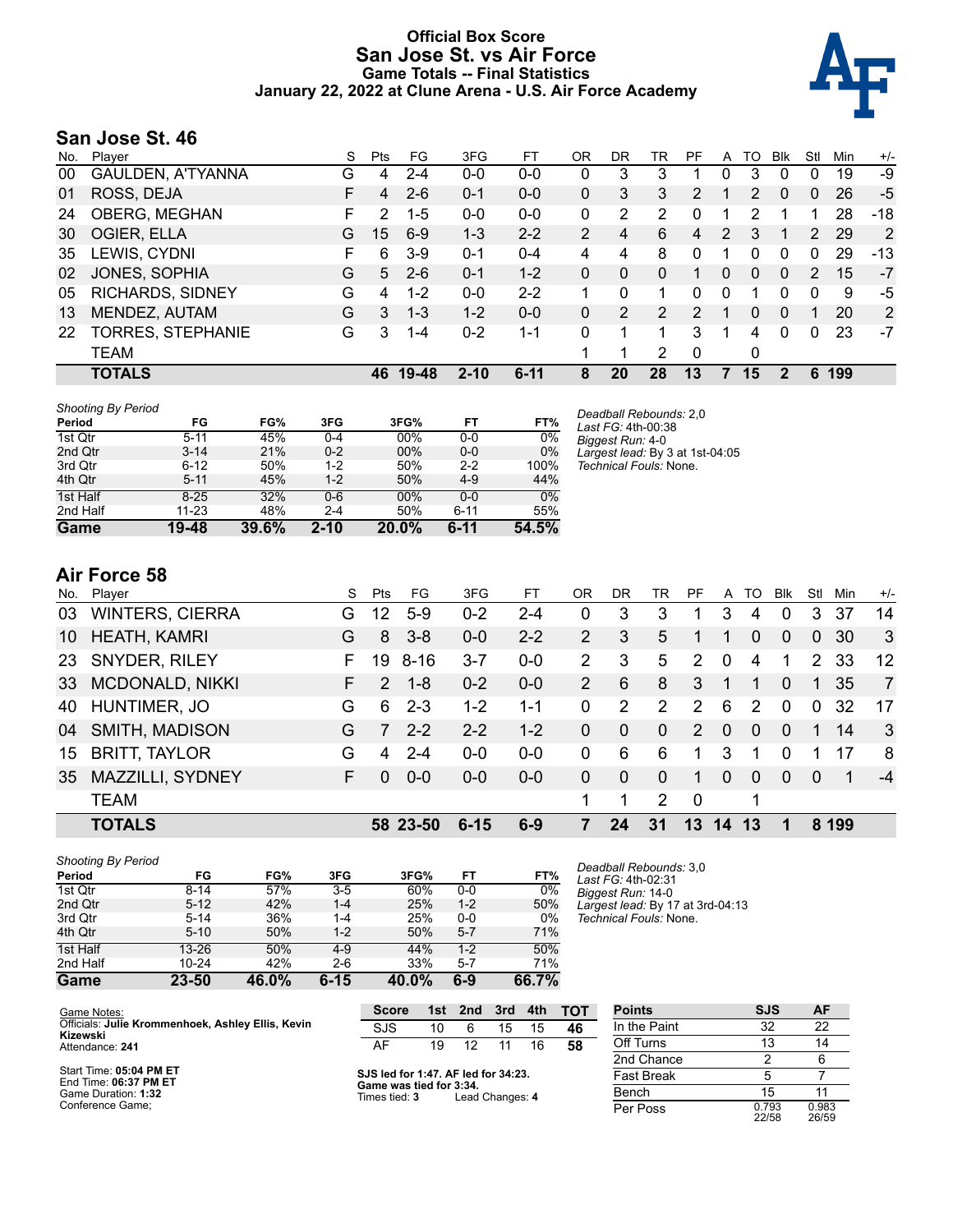### **Official Box Score San Jose St. vs Air Force First Half Statistics Only January 22, 2022 at Clune Arena - U.S. Air Force Academy**



# **San Jose St. 16**

| No. | Plaver                   | S | <b>Pts</b>    | <b>FG</b> | 3FG     | <b>FT</b> | <b>OR</b>     | <b>DR</b> | TR             | PF            | A | TO       | <b>Blk</b> | Stl | <b>Min</b> | $+/-$ |
|-----|--------------------------|---|---------------|-----------|---------|-----------|---------------|-----------|----------------|---------------|---|----------|------------|-----|------------|-------|
| 00  | GAULDEN, A'TYANNA        | G | 4             | $2 - 2$   | $0 - 0$ | $0-0$     | 0             | 0         | 0              |               | 0 |          | 0          | 0   | 8          | -8    |
| 01  | ROSS, DEJA               | F | 2             | $1 - 4$   | $0 - 1$ | $0 - 0$   | 0             | 2         | $\overline{2}$ | 0             |   | 2        | 0          | 0   | 17         | -6    |
| 02  | JONES, SOPHIA            | G | $\mathcal{P}$ | $1 - 4$   | $0 - 0$ | $0 - 0$   | 0             | 0         | 0              | 0             | 0 |          |            | 0   | 9          | -6    |
| 05  | <b>RICHARDS, SIDNEY</b>  | G | 0             | $0 - 1$   | $0 - 0$ | $0 - 0$   | 0             | 0         | 0              | $\Omega$      | 0 | 0        | 0          | 0   | 5          | $-10$ |
| 13  | MENDEZ, AUTAM            | G | 0             | $0 - 1$   | $0 - 1$ | $0 - 0$   | 0             | 2         | 2              |               | 0 | 0        | 0          | 1   | 8          | -6    |
| 22  | <b>TORRES, STEPHANIE</b> | G | $\Omega$      | $0 - 3$   | $0 - 2$ | $0 - 0$   | 0             |           |                | 0             |   | 2        | $\Omega$   | 0   | 10         | -5    |
| 24  | OBERG, MEGHAN            | F | 2             | $1 - 2$   | $0 - 0$ | $0 - 0$   | 0             | 0         | 0              | 0             |   | 2        |            | 0   | 14         | $-12$ |
| 30  | OGIER, ELLA              | G | 2             | $1 - 4$   | $0 - 2$ | $0 - 0$   | 0             | 2         | 2              | $\mathcal{P}$ |   | 1        |            | 0   | 14         | $-10$ |
| 35  | LEWIS, CYDNI             | F | 4             | 2-4       | $0 - 0$ | $0 - 0$   | $\mathcal{P}$ | 3         | 5              | 0             |   | 0        | 0          | 0   | 14         | $-12$ |
|     | <b>TEAM</b>              |   | 0             | $0 - 0$   | $0 - 0$ | $0 - 0$   | 1.            | $\Omega$  | 1              | $\Omega$      | 0 | $\Omega$ | 0          | 0   | 0          |       |
|     | <b>TOTALS</b>            |   | 16            | $8 - 25$  | $0 - 6$ | $0 - 0$   | 3             | 10        | 13             | 4             | 5 | 8        |            | 1   | 100        |       |

| <b>Shooting By Period</b><br>Period | FG       | FG%   | 3FG      | 3FG%   | FT   | FT%   | Deadball Rebounds: 2,0<br>Last FG Half: SJS 2nd-04:59 |
|-------------------------------------|----------|-------|----------|--------|------|-------|-------------------------------------------------------|
| 1st Qtr                             | $5 - 11$ | 45%   | 0-4      | 00%    | 0-0  | 0%    |                                                       |
| 2nd Qtr                             | $3 - 14$ | 21%   | $0 - 2$  | $00\%$ | 0-0  | 0%    |                                                       |
| 1st Half                            | $8 - 25$ | 32%   | 0-6      | $00\%$ | ი-ი  | 0%    |                                                       |
| Game                                | 19-48    | 39.6% | $2 - 10$ | 20.0%  | 6-11 | 54.5% |                                                       |

# **Air Force 31**

| No. | Plaver                 | S  | <b>Pts</b>    | <b>FG</b> | 3FG     | <b>FT</b> | <b>OR</b> | DR       | TR             | <b>PF</b> | $\mathsf{A}$ | TO       | <b>BIK</b> | Stl            | Min      | $+/-$          |
|-----|------------------------|----|---------------|-----------|---------|-----------|-----------|----------|----------------|-----------|--------------|----------|------------|----------------|----------|----------------|
| 03  | <b>WINTERS, CIERRA</b> | G  |               | 3-6       | $0 - 1$ | $1 - 2$   | 0         | 2        | 2              |           | 2            | 2        | 0          | $\overline{2}$ | 19       | 15             |
| 04  | <b>SMITH, MADISON</b>  | G  | 6             | $2 - 2$   | $2 - 2$ | $0 - 0$   | $\Omega$  | 0        | $\overline{0}$ | $\Omega$  | 0            | 0        | $\Omega$   |                | 9        | 11             |
| 10  | <b>HEATH, KAMRI</b>    | G  | 4             | $2 - 4$   | $0-0$   | $0-0$     |           | 0        |                | 0         | $\Omega$     | 0        | $\Omega$   | 0              | 11       | $\overline{4}$ |
| 15  | <b>BRITT, TAYLOR</b>   | G  | $\mathcal{P}$ | $1 - 2$   | $0 - 0$ | $0 - 0$   | $\Omega$  | 5        | 5              | $\Omega$  | 3            | $\Omega$ | $\Omega$   |                | 10       | 12             |
| 23  | <b>SNYDER, RILEY</b>   | F  | 9             | $4 - 8$   | $1 - 3$ | $0-0$     | 2         | 1        | 3              | 1         | 0            | 2        | $\Omega$   |                | 14       | -11            |
| 33  | MCDONALD, NIKKI        | F. | $\Omega$      | $0 - 3$   | $0 - 2$ | $0 - 0$   | 1         | 3        | 4              | 1         | $\Omega$     | 1        | $\Omega$   |                | 17       | - 6            |
| 35  | MAZZILLI, SYDNEY       | F  | 0             | $0 - 0$   | $0 - 0$ | $0-0$     | $\Omega$  | $\Omega$ | $\Omega$       | $\Omega$  | $\Omega$     | 0        | $\Omega$   | $\Omega$       | $\Omega$ | $\mathbf{0}$   |
| 40  | HUNTIMER, JO           | G  | 3             | $1 - 1$   | $1 - 1$ | $0-0$     | $\Omega$  | 2        | 2              | $\Omega$  | 4            |          | $\Omega$   | $\Omega$       | 19       | 16             |
|     | <b>TEAM</b>            |    | 0             | $0-0$     | $0 - 0$ | $0-0$     | $\Omega$  | 1        | 1              | $\Omega$  | $\Omega$     | 0        | $\Omega$   | $\Omega$       | 0        |                |
|     | <b>TOTALS</b>          |    | 31.           | $13 - 26$ | $4 - 9$ | $1 - 2$   |           | 14       | 18             | 3         | 9            | 6        | 0          |                | 6 100    |                |

| <b>Shooting By Period</b><br>Period | FG        | FG%   | 3FG     | 3FG%  | FT      | FT%   |
|-------------------------------------|-----------|-------|---------|-------|---------|-------|
| 1st Otr                             | $8 - 14$  | 57%   | 3-5     | 60%   | ი-ი     | $0\%$ |
| 2nd Qtr                             | $5 - 12$  | 42%   | $1 - 4$ | 25%   | $1 - 2$ | 50%   |
| 1st Half                            | $13 - 26$ | 50%   | 4-9     | 44%   | $1 - 2$ | 50%   |
| Game                                | 23-50     | 46.0% | հ-15    | 40.0% | հ.Գ     | 66.7% |

*Deadball Rebounds:* 3,0 *Last FG Half:* AF 2nd-01:07

| Game Notes:                                                   | <b>Score</b> | 1st l | 2nd | 3rd | 4th | <b>TOT</b> | <b>Points from (This Period)</b> | SJS AF |  |
|---------------------------------------------------------------|--------------|-------|-----|-----|-----|------------|----------------------------------|--------|--|
| Officials: Julie Krommenhoek, Ashley Ellis, Kevin<br>Kizewski | SJS          | 10    |     | 15  | 15  | 46         | In the Paint                     | 16     |  |
| Attendance: 241                                               | AF           | 19    |     |     | 16  | 58         | Off Turns                        |        |  |
|                                                               |              |       |     |     |     |            | 2nd Chance                       |        |  |
| Start Time: 05:04 PM ET<br>End Time: 06:37 PM ET              |              |       |     |     |     |            | Fast Break                       |        |  |
| Game Duration: 1:32<br>Conference Game;                       |              |       |     |     |     |            | Bench                            |        |  |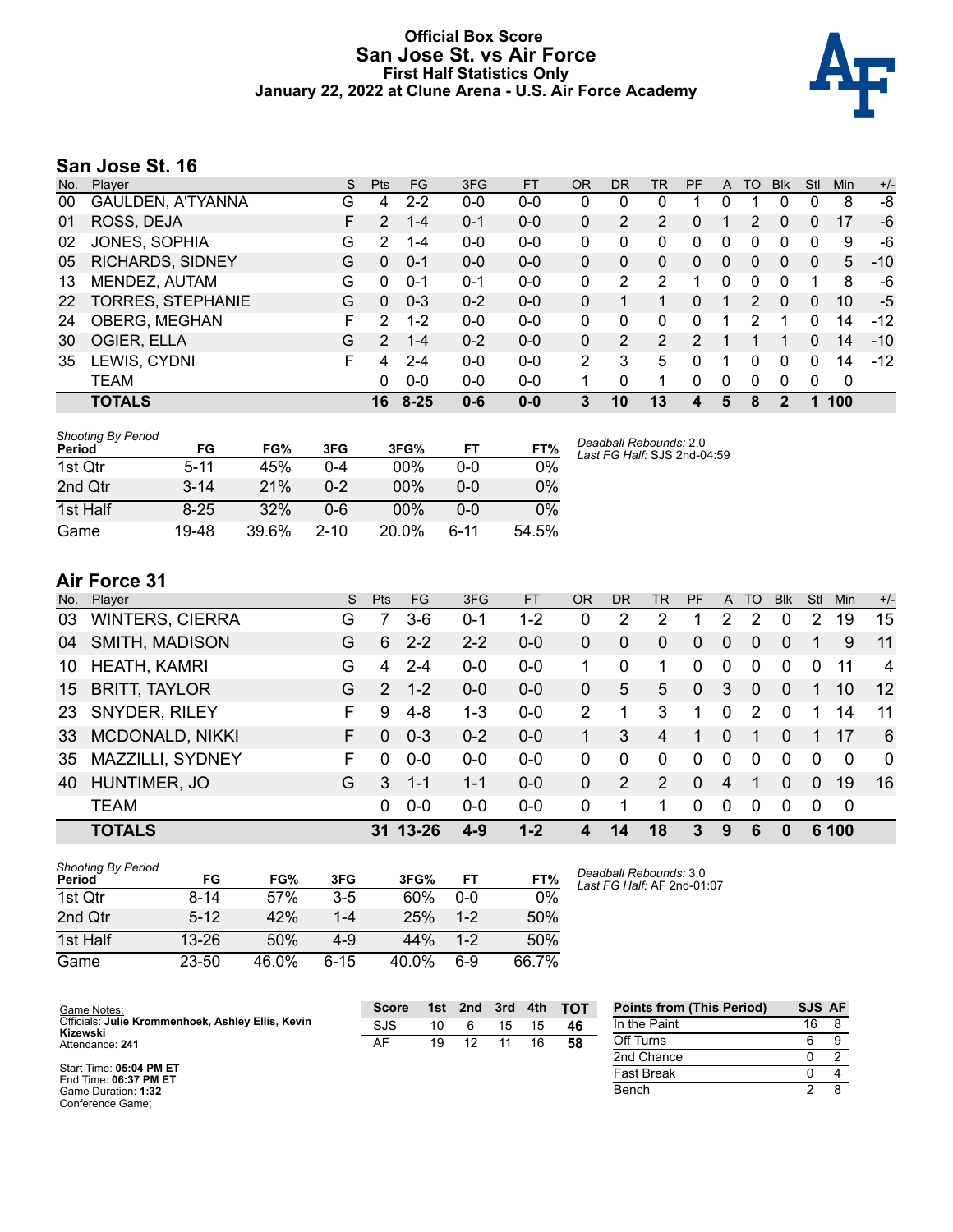### **Official Box Score San Jose St. vs Air Force First Quarter Statistics Only January 22, 2022 at Clune Arena - U.S. Air Force Academy**



# **San Jose St. 10**

| No. | Plaver                   | S  | <b>Pts</b>    | FG      | 3FG     | <b>FT</b> | <b>OR</b> | DR | TR | <b>PF</b> | A        | TO           | <b>B</b> lk | Stl          | Min | $+/-$ |
|-----|--------------------------|----|---------------|---------|---------|-----------|-----------|----|----|-----------|----------|--------------|-------------|--------------|-----|-------|
| 00  | <b>GAULDEN, A'TYANNA</b> | G  | 2             | 1-1     | $0 - 0$ | $0-0$     | 0         | 0  | 0  | 0         | 0        |              | 0           | 0            | 4   | $-7$  |
| 01  | ROSS, DEJA               | F  | $\Omega$      | $0 - 1$ | $0 - 0$ | $0 - 0$   | $\Omega$  |    |    | 0         |          |              | $\Omega$    | $\mathbf{0}$ | 8   | -2    |
| 24  | OBERG, MEGHAN            | F. | 2             | $1 - 1$ | $0 - 0$ | $0-0$     | $\Omega$  | 0  | 0  | $\Omega$  |          | 2            | 1           | $\Omega$     | 8   | -8    |
| 30  | OGIER, ELLA              | G  | $\mathcal{P}$ | $1 - 3$ | $0 - 2$ | $0 - 0$   | $\Omega$  | 0  | 0  |           | 0        |              | $\Omega$    | $\Omega$     | 8   | -8    |
| 35  | LEWIS, CYDNI             | F  | 4             | $2 - 3$ | $0-0$   | $0-0$     | 1         | 0  | 1  | U.        | 0        | <sup>0</sup> | $\Omega$    | 0            | 7   | -8    |
| 02  | JONES, SOPHIA            | G  | 0             | $0 - 0$ | $0 - 0$ | $0 - 0$   | 0         | 0  | 0  | 0         | 0        | 0            | 0           | $\mathbf{0}$ | 3   | $-1$  |
| 05  | <b>RICHARDS, SIDNEY</b>  | G  | 0             | $0 - 0$ | $0 - 0$ | $0 - 0$   | $\Omega$  | 0  | 0  | 0         | 0        | 0            | 0           | 0            | 2   | $-7$  |
| 13  | MENDEZ, AUTAM            | G  | $\Omega$      | $0 - 1$ | $0 - 1$ | $0 - 0$   | $\Omega$  |    |    | 0         | $\Omega$ | 0            | $\Omega$    | $\mathbf{0}$ | 4   | $-2$  |
| 22  | TORRES, STEPHANIE        | G  | 0             | $0 - 1$ | $0 - 1$ | $0 - 0$   | $\Omega$  | 0  | 0  | $\Omega$  |          | 0            | $\Omega$    | $\Omega$     | 5   | $-2$  |
|     | <b>TEAM</b>              |    |               |         |         |           |           | 0  | 1  | $\Omega$  |          | 0            |             |              |     |       |
|     | <b>TOTALS</b>            |    | 10            | $5-11$  | $0 - 4$ | $0 - 0$   | 2         | 2  | 4  | 1         | 3        | 5            |             | $\Omega$     | 50  |       |

| <b>Shooting By Period</b><br>Period | FG       | FG%   | 3FG      | 3FG%   | FT       | FT%   | Deadball Rebounds: 2,0 |
|-------------------------------------|----------|-------|----------|--------|----------|-------|------------------------|
| 1st Qtr                             | $5 - 11$ | 45%   | 0-4      | 00%    | $0 - 0$  | 0%    |                        |
| 2nd Qtr                             | $3 - 14$ | 21%   | 0-2      | $00\%$ | $0 - 0$  | 0%    |                        |
| 1st Half                            | $5 - 11$ | 45%   | $0 - 4$  | 00%    | 0-0      | 0%    |                        |
| 1st Half                            | $8 - 25$ | 32%   | 0-6      | 00%    | 0-0      | 0%    |                        |
| Game                                | 19-48    | 39.6% | $2 - 10$ | 20.0%  | $6 - 11$ | 54.5% |                        |

# **Air Force 19**

| No. | Player                 | S. | <b>Pts</b> | FG       | 3FG     | <b>FT</b> | <b>OR</b> | <b>DR</b>    | TR            | PF          | $\mathsf{A}$   | TO          | <b>Blk</b> | Stl            | Min      | $+/-$          |
|-----|------------------------|----|------------|----------|---------|-----------|-----------|--------------|---------------|-------------|----------------|-------------|------------|----------------|----------|----------------|
| 03  | <b>WINTERS, CIERRA</b> | G  | 2          | $1 - 2$  | $0 - 0$ | $0-0$     | 0         |              |               | 0           |                |             | 0          |                | 9        | 9              |
| 10  | <b>HEATH, KAMRI</b>    | G  | 4          | $2 - 4$  | $0-0$   | $0 - 0$   |           | $\Omega$     |               | 0           | 0              | $\Omega$    | 0          | $\overline{0}$ | 8        | 2              |
| -23 | <b>SNYDER, RILEY</b>   | F  | 5          | $2 - 4$  | $1 - 3$ | $0-0$     | 2         | 0            | 2             |             | $\Omega$       |             | $\Omega$   |                |          | -8             |
| 33  | MCDONALD, NIKKI        | F. | 0          | $0 - 1$  | $0-0$   | $0 - 0$   |           | $\mathbf{0}$ |               | $\Omega$    | $\overline{0}$ | $\Omega$    | 0          |                | 8        | 2              |
| 40  | HUNTIMER, JO           | G  | 3          | $1 - 1$  | 1-1     | $0 - 0$   | $\Omega$  | $\Omega$     | $\Omega$      | $\Omega$    | 3              |             | $\Omega$   | 0              | 10       | 9              |
| 04  | SMITH, MADISON         | G  | 3          | $1 - 1$  | 1-1     | $0-0$     | 0         | 0            | $\Omega$      | $\Omega$    | 0              | $\Omega$    | 0          |                | 2        | $\overline{7}$ |
| 15  | <b>BRITT, TAYLOR</b>   | G  | 2          | $1 - 1$  | $0-0$   | $0 - 0$   | 0         | 2            | $\mathcal{P}$ | $\Omega$    |                | $\Omega$    | $\Omega$   | 0              | 5        | -8             |
| 35  | MAZZILLI, SYDNEY       | F. | 0          | $0 - 0$  | $0 - 0$ | $0 - 0$   | 0         | $\Omega$     | $\Omega$      | $\Omega$    | 0              | $\Omega$    | $\Omega$   | $\Omega$       | $\Omega$ | $\overline{0}$ |
|     | <b>TEAM</b>            |    |            |          |         |           | 0         |              |               | $\mathbf 0$ |                | $\mathbf 0$ |            |                |          |                |
|     | <b>TOTALS</b>          |    | 19         | $8 - 14$ | 3-5     | $0 - 0$   | 4         | 4            | 8             |             | 5              | 3           | 0          |                | 50       |                |

| <b>Shooting By Period</b><br>Period | FG        | FG%   | 3FG      | 3FG%  | FT      | FT%   | Deadball Rebounds: 3,0 |
|-------------------------------------|-----------|-------|----------|-------|---------|-------|------------------------|
| 1st Qtr                             | $8 - 14$  | 57%   | $3 - 5$  | 60%   | $0 - 0$ | $0\%$ |                        |
| 2nd Qtr                             | $5 - 12$  | 42%   | $1 - 4$  | 25%   | $1 - 2$ | 50%   |                        |
| 1st Half                            | $8 - 14$  | 57%   | $3 - 5$  | 60%   | $0 - 0$ | 0%    |                        |
| 1st Half                            | 13-26     | 50%   | $4-9$    | 44%   | $1 - 2$ | 50%   |                        |
| Game                                | $23 - 50$ | 46.0% | $6 - 15$ | 40.0% | $6-9$   | 66.7% |                        |

| Game Notes:                                                   | <b>Score</b> | 1st l | 2nd | 3rd | 4th | <b>TOT</b> | <b>Points (This Period)</b> | <b>SJS</b>    | AF            |
|---------------------------------------------------------------|--------------|-------|-----|-----|-----|------------|-----------------------------|---------------|---------------|
| Officials: Julie Krommenhoek, Ashley Ellis, Kevin<br>Kizewski | SJS          | 10    |     | 15  | 15  | 46         | In the Paint                |               |               |
| Attendance: 241                                               | AF           | 19    |     |     | 16  | 58         | Off Turns                   |               |               |
|                                                               |              |       |     |     |     |            | 2nd Chance                  |               |               |
| Start Time: 05:04 PM ET<br>End Time: 06:37 PM ET              |              |       |     |     |     |            | <b>Fast Break</b>           |               |               |
| Game Duration: 1:32                                           |              |       |     |     |     |            | Bench                       |               |               |
| Conference Game:                                              |              |       |     |     |     |            | Per Poss                    | 0.714<br>5/14 | l.462<br>8/13 |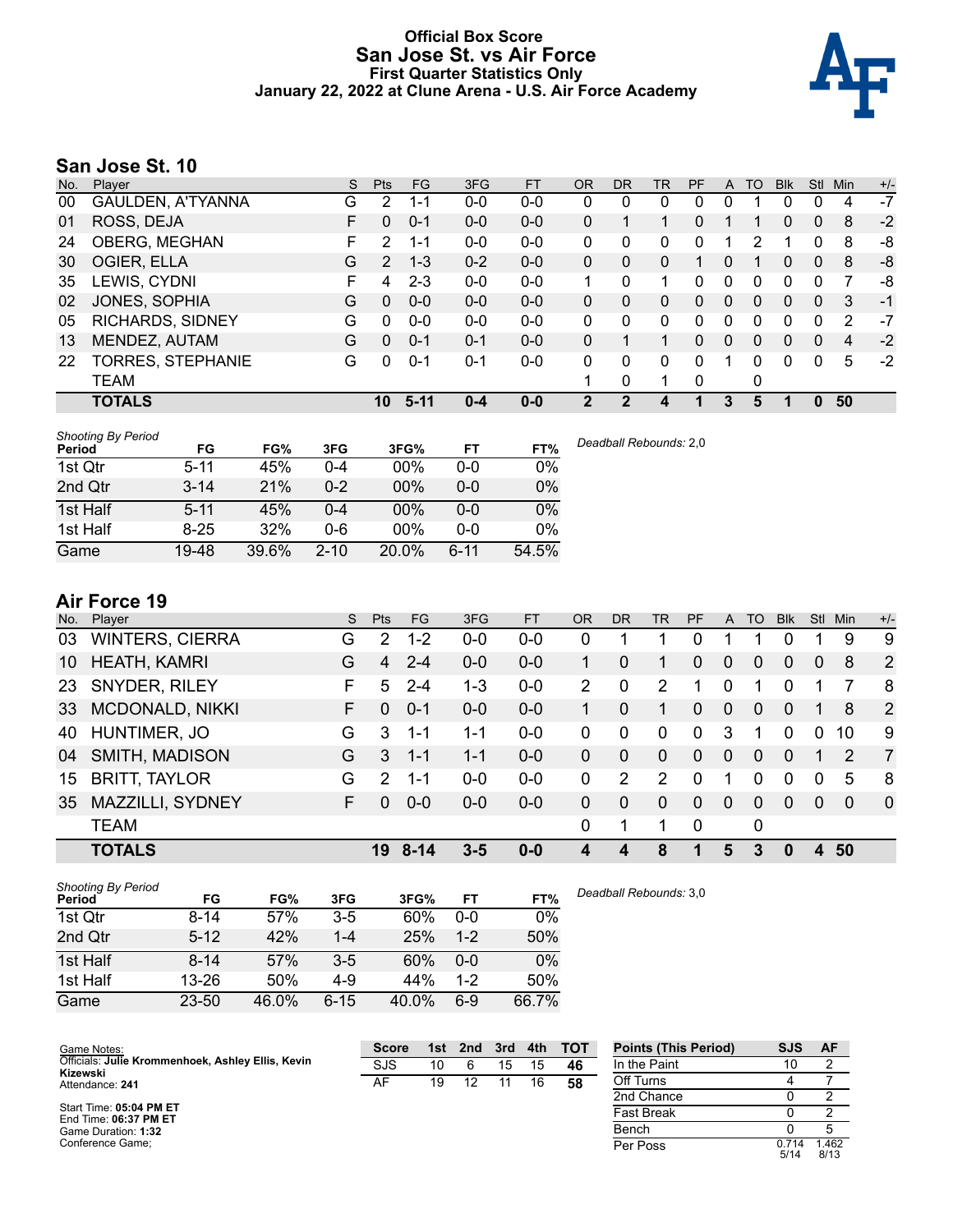#### **Official Play-By-Play San Jose St. vs Air Force First Quarter January 22, 2022 at Clune Arena - U.S. Air Force Academy**



#### **Period 1**

#### **Starters:**

**San Jose St.**: 0 GAULDEN,A'TYANNA (G); 1 ROSS,DEJA (F); 24 OBERG,MEGHAN (F); 30 OGIER,ELLA (G); 35 LEWIS,CYDNI (F);<br>**Air Force**: 3 WINTERS,CIERRA (G); 10 HEATH,KAMRI (G); 23 SNYDER,RILEY (F); 33 MCDONALD,NIKKI (F); 40 HUN

| Time           | <b>VISITORS: San Jose St.</b>                                | <b>Score</b>       | <b>Margin</b>        | <b>HOME: Air Force</b>               |
|----------------|--------------------------------------------------------------|--------------------|----------------------|--------------------------------------|
| 09:48          | TURNOVER (BADPASS) by ROSS, DEJA                             |                    |                      |                                      |
| 09:48          |                                                              |                    |                      | STEAL by MCDONALD, NIKKI             |
| 09:40          |                                                              |                    |                      | MISSED 3PTR by SNYDER, RILEY         |
| 09:37          |                                                              |                    |                      | REBOUND (OFF) by SNYDER, RILEY       |
| 09:18          |                                                              | $2 - 0$            | H <sub>2</sub>       | GOOD! JUMPER by HEATH, KAMRI         |
| 09:18          |                                                              |                    |                      | ASSIST by HUNTIMER, JO               |
| 09:05          |                                                              |                    |                      | FOUL (PERSONAL) by SNYDER, RILEY     |
| 09:01          | GOOD! JUMPER by LEWIS, CYDNI                                 | $2 - 2$            | $\mathsf{T}$         |                                      |
| 08:32<br>08:05 |                                                              | $4 - 2$<br>$4 - 4$ | H <sub>2</sub><br>T. | GOOD! JUMPER by SNYDER, RILEY        |
| 07:44          | GOOD! LAYUP by GAULDEN, A'TYANNA                             |                    |                      | MISSED JUMPER by MCDONALD, NIKKI     |
| 07:41          |                                                              |                    |                      | REBOUND (OFF) by MCDONALD, NIKKI     |
| 07:37          |                                                              |                    |                      | MISSED JUMPER by HEATH, KAMRI        |
| 07:30          | REBOUND (DEF) by ROSS, DEJA                                  |                    |                      |                                      |
| 07:23          | MISSED 3PTR by OGIER, ELLA                                   |                    |                      |                                      |
| 07:22          | REBOUND (OFF) by TEAM                                        |                    |                      |                                      |
| 07:22          | SUB OUT: OGIER, ELLA                                         |                    |                      |                                      |
| 07:22          | SUB IN: TORRES, STEPHANIE                                    |                    |                      |                                      |
| 07:22          | SUB OUT: GAULDEN, A'TYANNA                                   |                    |                      |                                      |
| 07:22          | SUB IN: JONES, SOPHIA                                        |                    |                      |                                      |
| 07:06          | MISSED 3PTR by TORRES, STEPHANIE                             |                    |                      |                                      |
| 07:02          | REBOUND (OFF) by LEWIS, CYDNI                                |                    |                      |                                      |
| 06:55          | TURNOVER (LOSTBALL) by OBERG, MEGHAN                         |                    |                      |                                      |
| 06:55          |                                                              |                    |                      | STEAL by SNYDER, RILEY               |
| 06:50          |                                                              |                    |                      | TURNOVER (BADPASS) by HUNTIMER, JO   |
| 06:50          | SUB OUT: OBERG, MEGHAN                                       |                    |                      |                                      |
| 06:50          | SUB IN: MENDEZ, AUTAM<br>GOOD! JUMPER by LEWIS, CYDNI [PNT]  | $4 - 6$            | V <sub>2</sub>       |                                      |
| 06:33<br>06:33 | ASSIST by TORRES, STEPHANIE                                  |                    |                      |                                      |
| 06:08          |                                                              | $7 - 6$            | H <sub>1</sub>       | GOOD! 3PTR by SNYDER, RILEY          |
| 06:08          |                                                              |                    |                      | ASSIST by HUNTIMER, JO               |
| 05:43          | MISSED JUMPER by LEWIS, CYDNI                                |                    |                      |                                      |
| 05:39          |                                                              |                    |                      | REBOUND (DEF) by WINTERS, CIERRA     |
| 05:13          |                                                              |                    |                      | TURNOVER (TRAVEL) by WINTERS, CIERRA |
| 05:13          |                                                              |                    |                      | SUB OUT: SNYDER, RILEY               |
| 05:13          |                                                              |                    |                      | SUB IN: BRITT, TAYLOR                |
| 05:13          | SUB OUT: JONES, SOPHIA                                       |                    |                      |                                      |
| 05:13          | SUB OUT: LEWIS, CYDNI                                        |                    |                      |                                      |
| 05:13          | SUB IN: OBERG, MEGHAN                                        |                    |                      |                                      |
| 05:13          | SUB IN: OGIER, ELLA                                          |                    |                      |                                      |
| 04:56          | GOOD! LAYUP by OBERG, MEGHAN                                 | $7 - 8$            | V <sub>1</sub>       |                                      |
| 04:56          | ASSIST by ROSS, DEJA                                         |                    |                      |                                      |
| 04:29          |                                                              |                    |                      | MISSED LAYUP by WINTERS, CIERRA      |
| 04:29<br>04:25 | BLOCK by OBERG, MEGHAN                                       |                    |                      |                                      |
| 04:05          | REBOUND (DEF) by MENDEZ, AUTAM<br>GOOD! LAYUP by OGIER, ELLA | $7 - 10$           | $V_3$                |                                      |
| 04:05          | ASSIST by OBERG, MEGHAN                                      |                    |                      |                                      |
| 03:34          |                                                              | $10 - 10$          | $\top$               | GOOD! 3PTR by HUNTIMER, JO           |
| 03:00          | MISSED 3PTR by MENDEZ, AUTAM                                 |                    |                      |                                      |
| 02:56          |                                                              |                    |                      | REBOUND (DEF) by BRITT, TAYLOR       |
| 02:43          |                                                              | $12 - 10$          | H 2                  | GOOD! JUMPER by HEATH, KAMRI         |
| 02:43          |                                                              |                    |                      | ASSIST by BRITT, TAYLOR              |
| 02:26          | MISSED JUMPER by ROSS, DEJA                                  |                    |                      |                                      |
| 02:25          |                                                              |                    |                      |                                      |
| 02:25          |                                                              |                    |                      | SUB OUT: HEATH, KAMRI                |
| 02:25          |                                                              |                    |                      | SUB OUT: MCDONALD, NIKKI             |
| 02:25          |                                                              |                    |                      | SUB IN: SMITH, MADISON               |
| 02:25          |                                                              |                    |                      | SUB IN: SNYDER, RILEY                |
| 02:25          | SUB OUT: ROSS, DEJA                                          |                    |                      |                                      |
| 02:25          | SUB OUT: MENDEZ, AUTAM                                       |                    |                      |                                      |
| 02:25          | SUB OUT: TORRES, STEPHANIE                                   |                    |                      |                                      |
| 02:25<br>02:25 | SUB IN: GAULDEN, A'TYANNA                                    |                    |                      |                                      |
| 02:25          | SUB IN: RICHARDS, SIDNEY<br>SUB IN: LEWIS, CYDNI             |                    |                      |                                      |
| 02:24          |                                                              |                    |                      | REBOUND (DEF) by TEAM                |
|                |                                                              |                    |                      |                                      |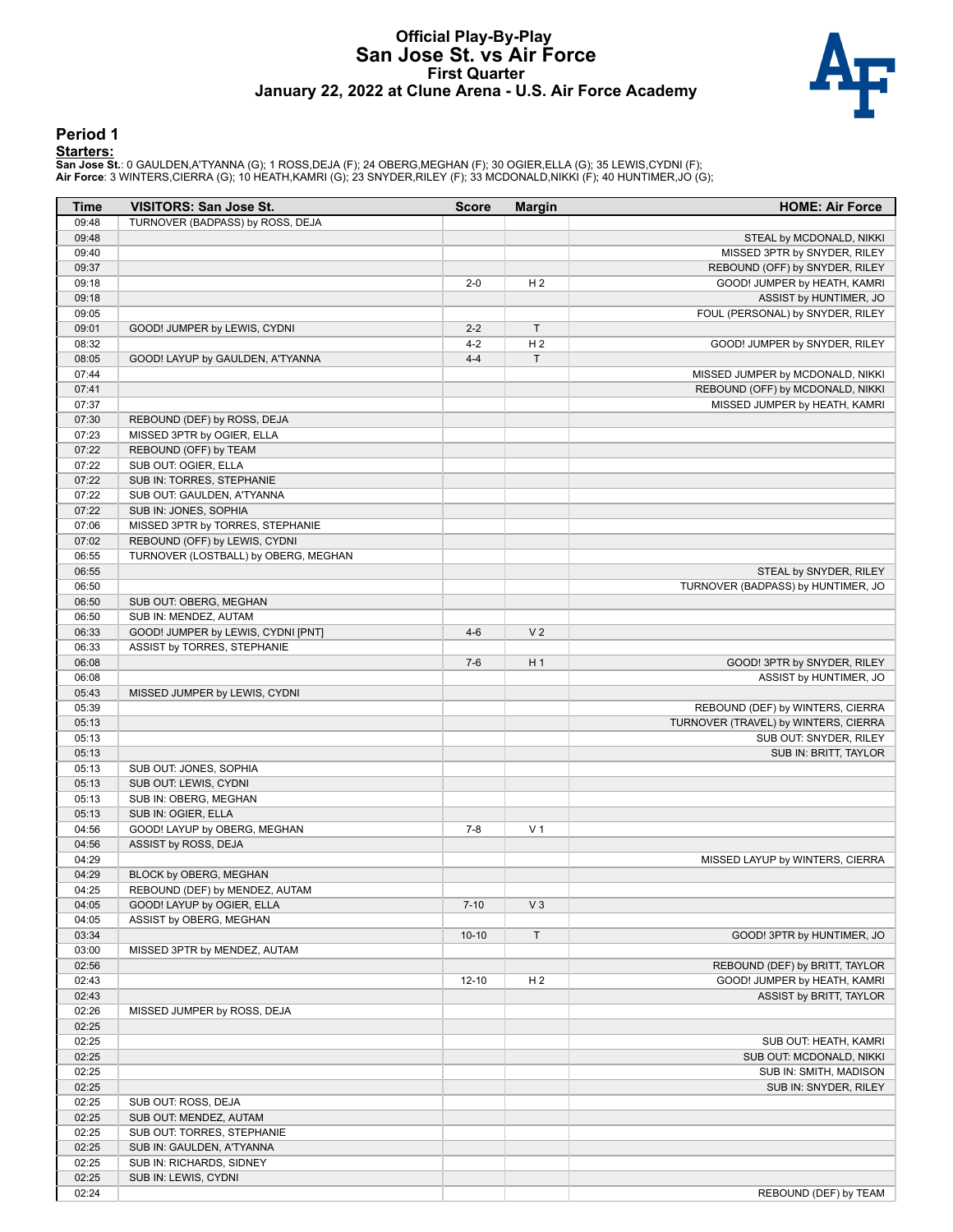| <b>Time</b> | <b>VISITORS: San Jose St.</b>           | <b>Score</b> | <b>Margin</b>  | <b>HOME: Air Force</b>              |
|-------------|-----------------------------------------|--------------|----------------|-------------------------------------|
| 02:02       |                                         | $14 - 10$    | H <sub>4</sub> | GOOD! JUMPER by BRITT, TAYLOR       |
| 02:02       |                                         |              |                | ASSIST by WINTERS, CIERRA           |
| 01:49       | TURNOVER (BADPASS) by GAULDEN, A'TYANNA |              |                |                                     |
| 01:49       |                                         |              |                | STEAL by WINTERS, CIERRA            |
| 01:44       |                                         | $16-10$      | $H_6$          | GOOD! LAYUP by WINTERS, CIERRA [FB] |
| 01:25       | TURNOVER (TRAVEL) by OGIER, ELLA        |              |                |                                     |
| 01:09       |                                         | $19-10$      | H9             | GOOD! 3PTR by SMITH, MADISON        |
| 01:09       |                                         |              |                | ASSIST by HUNTIMER, JO              |
| 00:48       | MISSED 3PTR by OGIER, ELLA              |              |                |                                     |
| 00:45       |                                         |              |                | REBOUND (DEF) by BRITT, TAYLOR      |
| 00:45       | FOUL (PERSONAL) by OGIER, ELLA          |              |                |                                     |
| 00:45       | SUB OUT: GAULDEN, A'TYANNA              |              |                |                                     |
| 00:45       | SUB IN: JONES, SOPHIA                   |              |                |                                     |
| 00:45       |                                         |              |                | SUB OUT: WINTERS, CIERRA            |
| 00:45       |                                         |              |                | SUB IN: HEATH, KAMRI                |
| 00:45       | SUB OUT: RICHARDS, SIDNEY               |              |                |                                     |
| 00:45       | SUB IN: ROSS, DEJA                      |              |                |                                     |
| 00:19       |                                         |              |                | MISSED 3PTR by SNYDER, RILEY        |
| 00:16       |                                         |              |                | REBOUND (OFF) by HEATH, KAMRI       |
| 00:09       |                                         |              |                | TURNOVER (TRAVEL) by SNYDER, RILEY  |
| 00:07       | TURNOVER (BADPASS) by OBERG, MEGHAN     |              |                |                                     |
| 00:07       |                                         |              |                | STEAL by SMITH, MADISON             |
| 00:01       |                                         |              |                | MISSED JUMPER by HEATH, KAMRI       |
| 00:00       |                                         |              |                | REBOUND (OFF) by SNYDER, RILEY      |

# **San Jose St. 10, Air Force 19**

| <b>Points (This Period)</b> | <b>SJS</b>    | ΑF            |
|-----------------------------|---------------|---------------|
| In the Paint                | 10            |               |
| Off Turns                   |               |               |
| 2nd Chance                  |               |               |
| <b>Fast Break</b>           |               |               |
| Bench                       |               |               |
| Per Poss                    | 0.714<br>5/14 | 1.462<br>8/13 |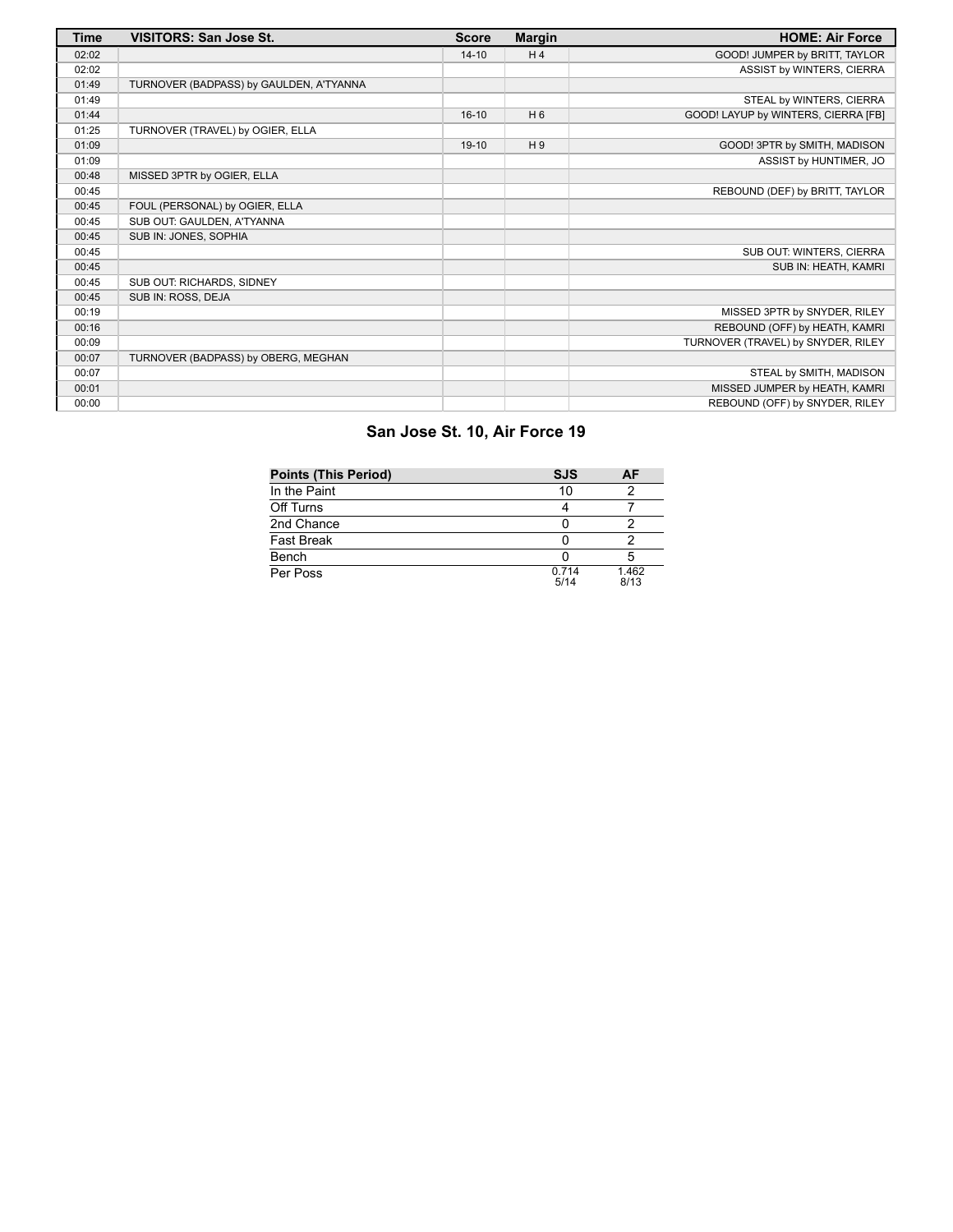### **Official Box Score San Jose St. vs Air Force Second Quarter Statistics Only January 22, 2022 at Clune Arena - U.S. Air Force Academy**



# **San Jose St. 6**

| No. | Plaver                   | S | <b>Pts</b>    | FG       | 3FG     | <b>FT</b> | <b>OR</b> | DR            | TR | <b>PF</b> | A              | TO       | <b>B</b> lk | Stl          | Min | $+/-$ |
|-----|--------------------------|---|---------------|----------|---------|-----------|-----------|---------------|----|-----------|----------------|----------|-------------|--------------|-----|-------|
| 00  | <b>GAULDEN, A'TYANNA</b> | G | 2             | 1-1      | $0 - 0$ | $0-0$     | 0         | 0             | 0  |           | 0              | 0        | 0           | 0            | 4   | $-1$  |
| 01  | ROSS, DEJA               | F | $\mathcal{P}$ | $1 - 3$  | $0 - 1$ | $0 - 0$   | $\Omega$  |               |    | 0         | 0              |          | 0           | $\mathbf{0}$ | 9   | $-4$  |
| 24  | OBERG, MEGHAN            | F | 0             | $0 - 1$  | $0 - 0$ | $0 - 0$   | $\Omega$  | $\Omega$      | 0  | $\Omega$  | 0              | 0        | $\Omega$    | $\Omega$     | 6   | -4    |
| 30  | OGIER, ELLA              | G | $\Omega$      | $0 - 1$  | $0 - 0$ | $0 - 0$   | $\Omega$  | $\mathcal{P}$ | 2  |           |                | $\Omega$ | 1           | $\Omega$     | 6   | $-2$  |
| 35  | LEWIS, CYDNI             | F | 0             | $0 - 1$  | $0-0$   | $0-0$     | 1         | 3             | 4  | 0         |                | U        | 0           | 0            | 7   | -4    |
| 02  | JONES, SOPHIA            | G | $\mathcal{P}$ | $1 - 4$  | $0 - 0$ | $0 - 0$   | 0         | 0             | 0  | 0         | 0              | 0        | 0           | $\mathbf{0}$ | 6   | $-5$  |
| 05  | <b>RICHARDS, SIDNEY</b>  | G | 0             | $0 - 1$  | $0 - 0$ | $0-0$     | $\Omega$  | 0             | 0  | 0         | 0              | 0        | 0           | 0            | 3   | -3    |
| 13  | MENDEZ, AUTAM            | G | $\Omega$      | $0 - 0$  | $0 - 0$ | $0 - 0$   | 0         |               |    |           | 0              | 0        | 0           |              | 4   | $-4$  |
| 22  | TORRES, STEPHANIE        | G | 0             | $0 - 2$  | $0 - 1$ | $0 - 0$   | $\Omega$  |               |    | 0         | $\Omega$       | 2        | 0           | $\Omega$     | 5   | $-3$  |
|     | <b>TEAM</b>              |   |               |          |         |           | $\Omega$  | $\mathbf{0}$  | 0  | $\Omega$  |                | 0        |             |              |     |       |
|     | <b>TOTALS</b>            |   | 6.            | $3 - 14$ | $0 - 2$ | $0 - 0$   |           | 8             | 9  | 3         | $\overline{2}$ | 3        |             | 1            | 50  |       |

| <b>Shooting By Period</b><br>Period | FG        | FG%   | 3FG      | 3FG%   | FT       | FT%   | Deadball Rebounds: 2,0 |
|-------------------------------------|-----------|-------|----------|--------|----------|-------|------------------------|
| 3rd Qtr                             | $6 - 12$  | 50%   | $1 - 2$  | 50%    | $2 - 2$  | 100%  |                        |
| 4th Qtr                             | $5 - 11$  | 45%   | $1-2$    | 50%    | $4-9$    | 44%   |                        |
| 2nd Half                            | $3 - 14$  | 21%   | $0 - 2$  | $00\%$ | $0 - 0$  | 0%    |                        |
| 2nd Half                            | $11 - 23$ | 48%   | $2 - 4$  | 50%    | $6 - 11$ | 55%   |                        |
| Game                                | 19-48     | 39.6% | $2 - 10$ | 20.0%  | $6 - 11$ | 54.5% |                        |

# **Air Force 12**

| No. | Player                 | S. | <b>Pts</b>      | <b>FG</b> | 3FG     | <b>FT</b> | <b>OR</b> | DR       | TR            | PF       | A | TO       | <b>Blk</b> | Stl            | Min      | $+/-$          |
|-----|------------------------|----|-----------------|-----------|---------|-----------|-----------|----------|---------------|----------|---|----------|------------|----------------|----------|----------------|
| 03  | <b>WINTERS, CIERRA</b> | G  | 5               | $2 - 4$   | $0 - 1$ | $1 - 2$   | 0         |          |               |          |   |          | 0          |                | 10       | 6              |
| 10  | <b>HEATH, KAMRI</b>    | G  | $\Omega$        | $0 - 0$   | $0 - 0$ | $0-0$     | 0         | 0        | $\mathbf{0}$  | $\Omega$ | 0 | $\Omega$ | 0          | 0              | 3        | 2              |
| -23 | <b>SNYDER, RILEY</b>   | F  | 4               | $2 - 4$   | $0-0$   | $0-0$     | 0         |          |               | $\Omega$ | 0 |          | 0          | 0              | 7        | -3             |
| 33  | <b>MCDONALD, NIKKI</b> | F. | $\Omega$        | $0 - 2$   | $0 - 2$ | $0-0$     | $\Omega$  | 3        | 3             | 1        | 0 |          | 0          | $\overline{0}$ | -9       | $\overline{4}$ |
| 40  | HUNTIMER, JO           | G  | $\Omega$        | $0 - 0$   | $0-0$   | $0-0$     | 0         | 2        | $\mathcal{P}$ | 0        | 1 | $\Omega$ | $\Omega$   | $\Omega$       | 9        | $\overline{7}$ |
| 04  | SMITH, MADISON         | G  | 3               | $1 - 1$   | $1 - 1$ | $0-0$     | 0         | $\Omega$ | $\Omega$      | $\Omega$ | 0 | $\Omega$ | $\Omega$   | $\Omega$       |          | $\overline{4}$ |
| 15  | <b>BRITT, TAYLOR</b>   | G  | $\Omega$        | $0 - 1$   | $0 - 0$ | $0-0$     | 0         | 3        | 3             | $\Omega$ | 2 | $\Omega$ | $\Omega$   |                | 5        | 4              |
| 35. | MAZZILLI, SYDNEY       | F. | $\Omega$        | $0 - 0$   | $0 - 0$ | $0-0$     | 0         | $\Omega$ | $\Omega$      | $\Omega$ | 0 | $\Omega$ | $\Omega$   | $\Omega$       | $\Omega$ | $\Omega$       |
|     | <b>TEAM</b>            |    |                 |           |         |           | 0         | 0        | $\Omega$      | $\Omega$ |   | 0        |            |                |          |                |
|     | <b>TOTALS</b>          |    | 12 <sup>°</sup> | 5-12      |         | $1 - 2$   | 0         | 10       | 10            | 2        | 4 | 3        | 0          | 2              | 50       |                |

| <b>Shooting By Period</b><br>Period | FG        | FG%   | 3FG      | 3FG%  | FT      | FT%   | Deadball Rebounds: 3,0 |
|-------------------------------------|-----------|-------|----------|-------|---------|-------|------------------------|
| 3rd Qtr                             | $5 - 14$  | 36%   | 1-4      | 25%   | $0 - 0$ | 0%    |                        |
| 4th Qtr                             | $5 - 10$  | 50%   | $1 - 2$  | 50%   | $5 - 7$ | 71%   |                        |
| 2nd Half                            | $5 - 12$  | 42%   | 1-4      | 25%   | $1-2$   | 50%   |                        |
| 2nd Half                            | $10 - 24$ | 42%   | $2-6$    | 33%   | $5 - 7$ | 71%   |                        |
| Game                                | $23 - 50$ | 46.0% | $6 - 15$ | 40.0% | $6-9$   | 66.7% |                        |

| Game Notes:                                                   | <b>Score</b> | 1st l | 2nd | 3rd | 4th | <b>TOT</b> | <b>Points (This Period)</b> | SJS           | AF            |
|---------------------------------------------------------------|--------------|-------|-----|-----|-----|------------|-----------------------------|---------------|---------------|
| Officials: Julie Krommenhoek, Ashley Ellis, Kevin<br>Kizewski | SJS          | 10    |     | 15  | 15  | 46         | In the Paint                |               |               |
| Attendance: 241                                               | AF           | 19    |     |     | 16  | 58         | Off Turns                   |               |               |
|                                                               |              |       |     |     |     |            | 2nd Chance                  |               |               |
| Start Time: 05:04 PM ET<br>End Time: 06:37 PM ET              |              |       |     |     |     |            | <b>Fast Break</b>           |               |               |
| Game Duration: 1:32                                           |              |       |     |     |     |            | Bench                       |               |               |
| Conference Game:                                              |              |       |     |     |     |            | Per Poss                    | 0.375<br>3/16 | 0.750<br>6/16 |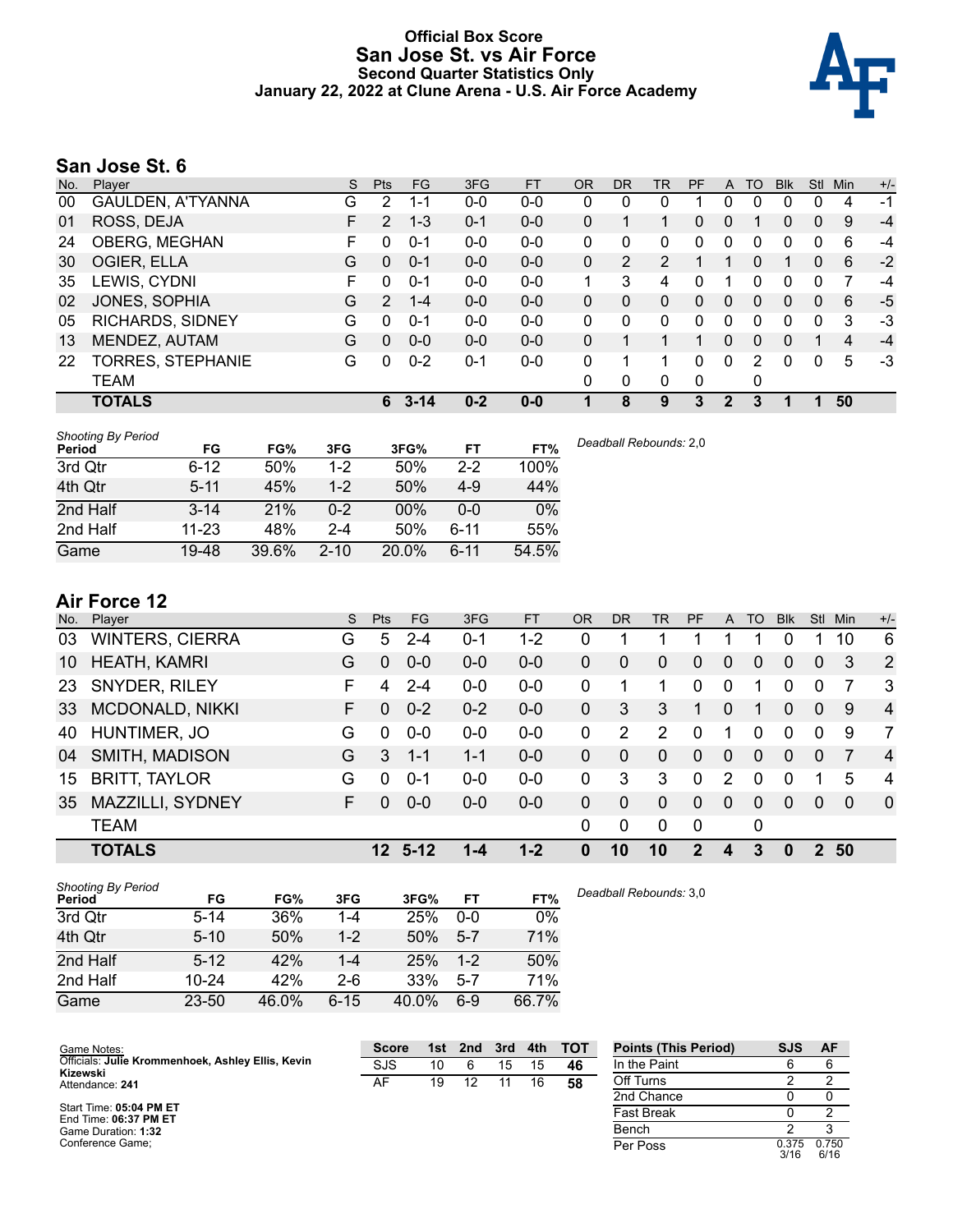### **Official Play-By-Play San Jose St. vs Air Force Second Quarter January 22, 2022 at Clune Arena - U.S. Air Force Academy**



#### **Period 2**

#### **Starters:**

**San Jose St.**: 0 GAULDEN,A'TYANNA (G); 1 ROSS,DEJA (F); 24 OBERG,MEGHAN (F); 30 OGIER,ELLA (G); 35 LEWIS,CYDNI (F);<br>**Air Force**: 3 WINTERS,CIERRA (G); 10 HEATH,KAMRI (G); 23 SNYDER,RILEY (F); 33 MCDONALD,NIKKI (F); 40 HUN

| Time           | <b>VISITORS: San Jose St.</b>           | <b>Score</b> | <b>Margin</b>  | <b>HOME: Air Force</b>               |
|----------------|-----------------------------------------|--------------|----------------|--------------------------------------|
| 10:00          |                                         |              |                | SUB OUT: SMITH, MADISON              |
| 10:00          |                                         |              |                | SUB OUT: BRITT, TAYLOR               |
| 10:00          |                                         |              |                | SUB IN: WINTERS, CIERRA              |
| 10:00          |                                         |              |                | SUB IN: MCDONALD, NIKKI              |
| 09:54          | FOUL (PERSONAL) by OGIER, ELLA          |              |                |                                      |
| 09:34          |                                         | $21-10$      | H 11           | GOOD! JUMPER by SNYDER, RILEY        |
| 09:34          |                                         |              |                | ASSIST by HUNTIMER, JO               |
|                |                                         |              |                |                                      |
| 09:19<br>09:15 | MISSED JUMPER by JONES, SOPHIA          |              |                |                                      |
|                |                                         |              |                | REBOUND (DEF) by WINTERS, CIERRA     |
| 08:47          |                                         |              |                | MISSED 3PTR by MCDONALD, NIKKI       |
| 08:44          | REBOUND (DEF) by ROSS, DEJA             |              |                |                                      |
| 08:26          | GOOD! LAYUP by JONES, SOPHIA            | $21 - 12$    | H9             |                                      |
| 08:26          | ASSIST by LEWIS, CYDNI                  |              |                |                                      |
| 08:03          |                                         |              |                | TURNOVER (TRAVEL) by WINTERS, CIERRA |
| 08:03          |                                         |              |                | SUB OUT: HEATH, KAMRI                |
| 08:03          |                                         |              |                | SUB IN: SMITH, MADISON               |
| 08:03          | SUB OUT: JONES, SOPHIA                  |              |                |                                      |
| 08:03          | SUB OUT: OGIER, ELLA                    |              |                |                                      |
| 08:03          | SUB OUT: LEWIS, CYDNI                   |              |                |                                      |
| 08:03          | SUB IN: GAULDEN, A'TYANNA               |              |                |                                      |
| 08:03          | SUB IN: MENDEZ, AUTAM                   |              |                |                                      |
| 08:03          | SUB IN: TORRES, STEPHANIE               |              |                |                                      |
| 07:48          | MISSED JUMPER by TORRES, STEPHANIE      |              |                |                                      |
| 07:44          |                                         |              |                | REBOUND (DEF) by MCDONALD, NIKKI     |
| 07:31          |                                         |              |                | MISSED JUMPER by SNYDER, RILEY       |
| 07:31          | REBOUND (DEF) by TORRES, STEPHANIE      |              |                |                                      |
| 07:29          |                                         |              |                | FOUL (PERSONAL) by MCDONALD, NIKKI   |
| 07:14          | MISSED JUMPER by ROSS, DEJA             |              |                |                                      |
| 07:10          |                                         |              |                | REBOUND (DEF) by MCDONALD, NIKKI     |
| 06:55          |                                         | $23-12$      | H 11           | GOOD! JUMPER by SNYDER, RILEY [PNT]  |
| 06:55          |                                         |              |                | ASSIST by WINTERS, CIERRA            |
| 06:36          | TURNOVER (BADPASS) by TORRES, STEPHANIE |              |                |                                      |
| 06:36          |                                         |              |                | STEAL by WINTERS, CIERRA             |
| 06:28          |                                         |              |                | TURNOVER (BADPASS) by SNYDER, RILEY  |
| 06:28          | STEAL by MENDEZ, AUTAM                  |              |                |                                      |
| 06:21          | GOOD! LAYUP by GAULDEN, A'TYANNA        | $23 - 14$    | H <sub>9</sub> |                                      |
| 05:50          |                                         | $25 - 14$    | H 11           | GOOD! LAYUP by WINTERS, CIERRA       |
| 05:29          | MISSED 3PTR by ROSS, DEJA               |              |                |                                      |
| 05:24          |                                         |              |                | REBOUND (DEF) by HUNTIMER, JO        |
| 05:19          | FOUL (PERSONAL) by MENDEZ, AUTAM        |              |                |                                      |
| 05:19          |                                         |              |                | SUB OUT: HUNTIMER, JO                |
| 05:19          |                                         |              |                | SUB IN: BRITT, TAYLOR                |
| 05:19          | SUB OUT: MENDEZ, AUTAM                  |              |                |                                      |
| 05:19          | SUB OUT: OBERG, MEGHAN                  |              |                |                                      |
|                | SUB IN: OGIER, ELLA                     |              |                |                                      |
| 05:19          |                                         |              |                |                                      |
| 05:19          | SUB IN: LEWIS, CYDNI                    |              |                |                                      |
| 05:19          |                                         | $26-14$      | H 12           | GOOD! FT by WINTERS, CIERRA          |
| 05:19          |                                         |              |                | MISSED FT by WINTERS, CIERRA         |
| 05:15          | REBOUND (DEF) by LEWIS, CYDNI           |              |                |                                      |
| 04:59          | GOOD! LAYUP by ROSS, DEJA               | $26-16$      | H 10           |                                      |
| 04:59          | ASSIST by OGIER, ELLA                   |              |                |                                      |
| 04:36          |                                         |              |                | MISSED 3PTR by WINTERS, CIERRA       |
| 04:31          | REBOUND (DEF) by OGIER, ELLA            |              |                |                                      |
| 04:18          | MISSED 3PTR by TORRES, STEPHANIE        |              |                |                                      |
| 04:15          |                                         |              |                | REBOUND (DEF) by BRITT, TAYLOR       |
| 04:01          | FOUL (PERSONAL) by GAULDEN, A'TYANNA    |              |                |                                      |
| 04:01          |                                         |              |                |                                      |
| 04:01          |                                         |              |                | SUB OUT: SNYDER, RILEY               |
| 04:01          |                                         |              |                | SUB IN: HUNTIMER, JO                 |
| 04:01          | SUB OUT: GAULDEN, A'TYANNA              |              |                |                                      |
| 04:01          | SUB OUT: TORRES, STEPHANIE              |              |                |                                      |
| 04:01          | SUB IN: JONES, SOPHIA                   |              |                |                                      |
| 04:01          | SUB IN: RICHARDS, SIDNEY                |              |                |                                      |
| 03:40          |                                         |              |                | MISSED 3PTR by MCDONALD, NIKKI       |
| 03:37          | REBOUND (DEF) by LEWIS, CYDNI           |              |                |                                      |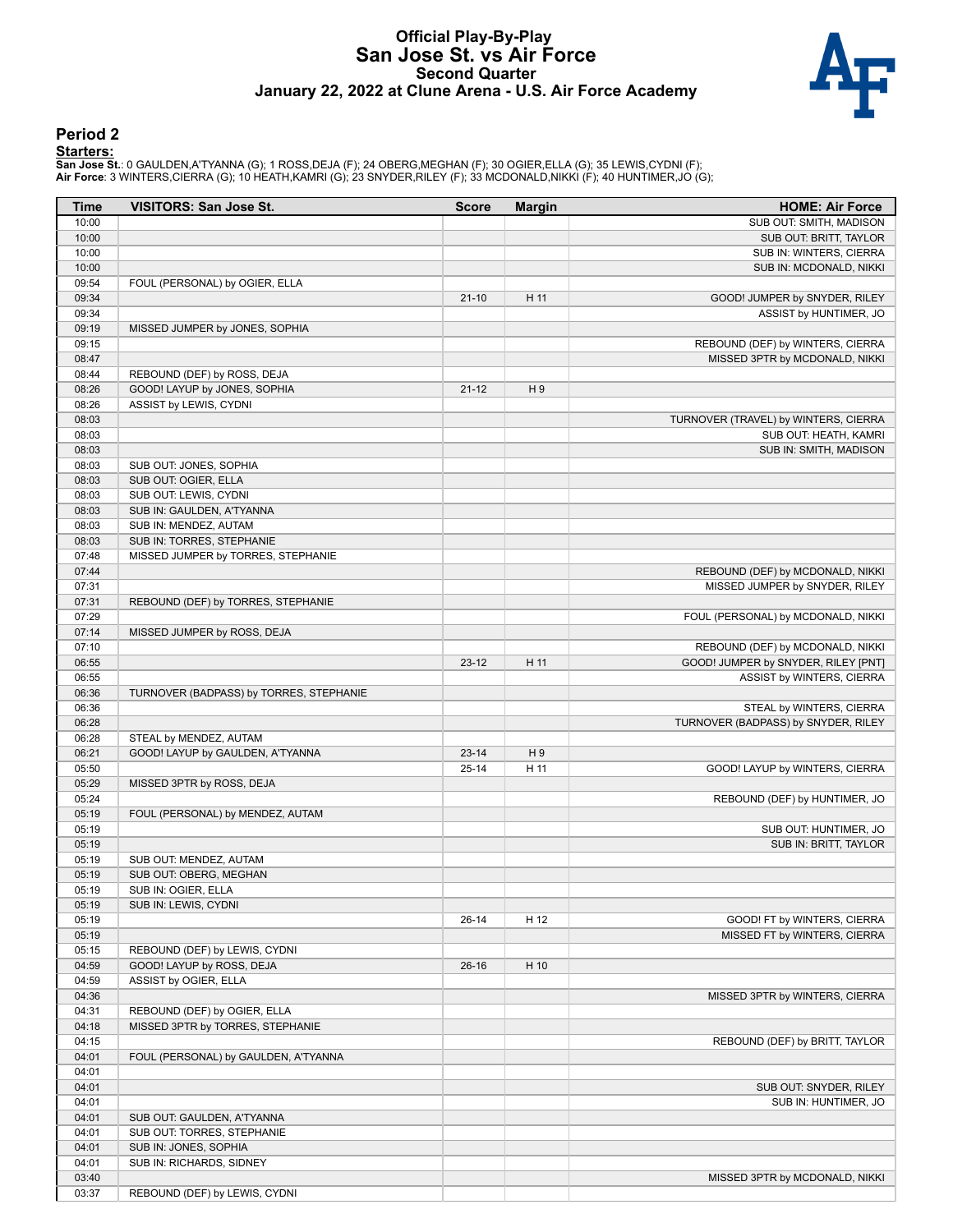| <b>Time</b> | <b>VISITORS: San Jose St.</b>            | <b>Score</b> | <b>Margin</b> | <b>HOME: Air Force</b>              |
|-------------|------------------------------------------|--------------|---------------|-------------------------------------|
| 03:28       |                                          |              |               | FOUL (PERSONAL) by WINTERS, CIERRA  |
| 03:22       | TURNOVER (BADPASS) by ROSS, DEJA         |              |               |                                     |
| 02:59       |                                          |              |               | MISSED LAYUP by WINTERS, CIERRA     |
| 02:59       | BLOCK by OGIER, ELLA                     |              |               |                                     |
| 02:53       | REBOUND (DEF) by LEWIS, CYDNI            |              |               |                                     |
| 02:35       | MISSED JUMPER by JONES, SOPHIA           |              |               |                                     |
| 02:31       |                                          |              |               | REBOUND (DEF) by BRITT, TAYLOR      |
| 02:27       |                                          | 29-16        | H 13          | GOOD! 3PTR by SMITH, MADISON        |
| 02:27       |                                          |              |               | ASSIST by BRITT, TAYLOR             |
| 02:06       | MISSED JUMPER by RICHARDS, SIDNEY        |              |               |                                     |
| 02:02       |                                          |              |               | REBOUND (DEF) by HUNTIMER, JO       |
| 01:57       |                                          |              |               | MISSED JUMPER by BRITT, TAYLOR      |
| 01:54       | REBOUND (DEF) by OGIER, ELLA             |              |               |                                     |
| 01:48       | MISSED LAYUP by OGIER, ELLA              |              |               |                                     |
| 01:45       |                                          |              |               | REBOUND (DEF) by MCDONALD, NIKKI    |
| 01:23       |                                          |              |               | TURNOVER (3SEC) by MCDONALD, NIKKI  |
| 01:23       |                                          |              |               | SUB OUT: SMITH, MADISON             |
| 01:23       |                                          |              |               | SUB OUT: MCDONALD, NIKKI            |
| 01:23       |                                          |              |               | SUB IN: HEATH, KAMRI                |
| 01:23       |                                          |              |               | SUB IN: SNYDER, RILEY               |
| 01:23       | SUB OUT: ROSS, DEJA                      |              |               |                                     |
| 01:23       | SUB OUT: RICHARDS, SIDNEY                |              |               |                                     |
| 01:23       | SUB OUT: OGIER, ELLA                     |              |               |                                     |
| 01:23       | SUB IN: MENDEZ, AUTAM                    |              |               |                                     |
| 01:23       | SUB IN: TORRES, STEPHANIE                |              |               |                                     |
| 01:23       | SUB IN: OBERG, MEGHAN                    |              |               |                                     |
| 01:13       | TURNOVER (LOSTBALL) by TORRES, STEPHANIE |              |               |                                     |
| 01:13       |                                          |              |               | STEAL by BRITT, TAYLOR              |
| 01:07       |                                          | $31 - 16$    | H 15          | GOOD! LAYUP by WINTERS, CIERRA [FB] |
| 01:07       |                                          |              |               | ASSIST by BRITT, TAYLOR             |
| 00:44       | MISSED LAYUP by JONES, SOPHIA            |              |               |                                     |
| 00:39       | REBOUND (OFF) by LEWIS, CYDNI            |              |               |                                     |
| 00:39       | MISSED LAYUP by LEWIS, CYDNI             |              |               |                                     |
| 00:37       |                                          |              |               | REBOUND (DEF) by BRITT, TAYLOR      |
| 00:13       |                                          |              |               | MISSED JUMPER by SNYDER, RILEY      |
| 00:05       | REBOUND (DEF) by MENDEZ, AUTAM           |              |               |                                     |
| 00:00       | MISSED JUMPER by OBERG, MEGHAN           |              |               |                                     |
| 00:00       |                                          |              |               | REBOUND (DEF) by SNYDER, RILEY      |

# **San Jose St. 16, Air Force 31**

| <b>Points (This Period)</b> | <b>SJS</b>    | ΑF            |
|-----------------------------|---------------|---------------|
| In the Paint                |               |               |
| Off Turns                   |               |               |
| 2nd Chance                  |               |               |
| <b>Fast Break</b>           |               |               |
| Bench                       |               |               |
| Per Poss                    | 0.375<br>3/16 | 0.750<br>6/16 |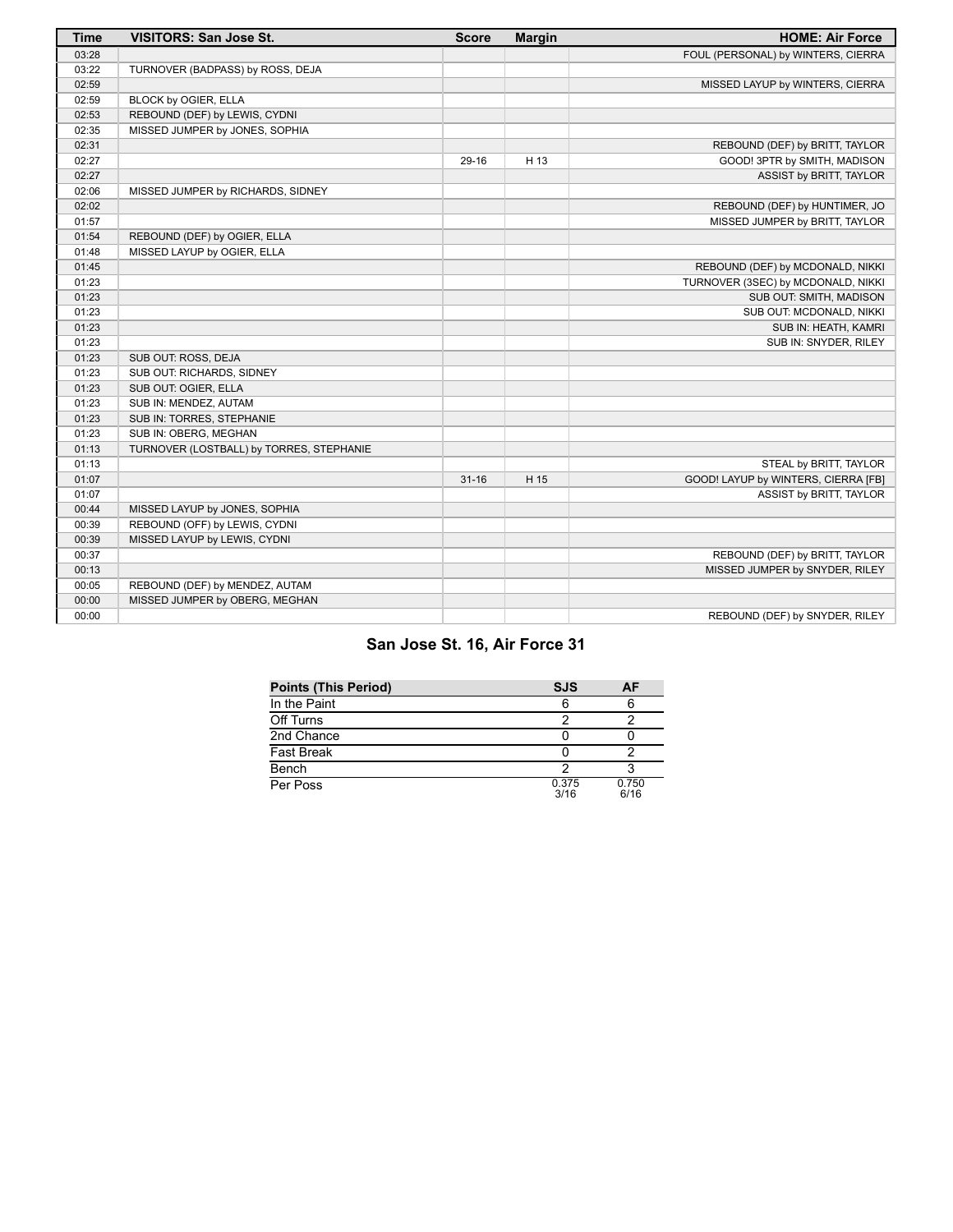### **Official Box Score San Jose St. vs Air Force Second Half Statistics Only January 22, 2022 at Clune Arena - U.S. Air Force Academy**



# **San Jose St. 30**

| No. | Plaver                   | S | <b>Pts</b> | <b>FG</b> | 3FG     | <b>FT</b> | <b>OR</b> | <b>DR</b> | TR | <b>PF</b>     | A        | TO | <b>B</b> lk | Stl           | Min | $+/-$ |
|-----|--------------------------|---|------------|-----------|---------|-----------|-----------|-----------|----|---------------|----------|----|-------------|---------------|-----|-------|
| 00  | GAULDEN, A'TYANNA        | G | 0          | $0 - 2$   | $0 - 0$ | $0 - 0$   | 0         | 3         | 3  | 0             | 0        | 2  | 0           | 0             | 11  | -1    |
| 01  | ROSS, DEJA               | F | 2          | $1 - 2$   | $0 - 0$ | $0 - 0$   | 0         |           |    | 2             | 0        | 0  | 0           | 0             | 9   | 1     |
| 02  | JONES, SOPHIA            | G | 3          | $1 - 2$   | $0 - 1$ | $1 - 2$   | 0         | 0         | 0  |               | 0        | 0  | 0           | 2             | 6   | -1    |
| 05  | <b>RICHARDS, SIDNEY</b>  | G | 4          | $1 - 1$   | $0-0$   | $2 - 2$   |           | 0         |    | $\Omega$      | 0        |    | 0           | $\mathbf{0}$  | 5   | 5     |
| 13  | MENDEZ, AUTAM            | G | 3          | $1 - 2$   | 1-1     | $0 - 0$   | 0         | 0         | 0  |               |          | 0  | 0           | 0             | 11  | 8     |
| 22  | <b>TORRES, STEPHANIE</b> | G | 3          | $1 - 1$   | $0 - 0$ | $1 - 1$   | 0         | 0         | 0  | 3             | 0        | 2  | 0           | $\Omega$      | 13  | $-2$  |
| 24  | OBERG, MEGHAN            | F | 0          | $0 - 3$   | $0 - 0$ | $0 - 0$   | 0         | 2         | 2  | 0             | $\Omega$ | 0  | 0           |               | 14  | -6    |
| 30  | OGIER, ELLA              | G | 13         | $5 - 5$   | $1 - 1$ | $2 - 2$   | 2         | 2         | 4  | $\mathcal{P}$ |          | 2  | 0           | $\mathcal{P}$ | 15  | 12    |
| 35  | LEWIS, CYDNI             | F | 2          | $1 - 5$   | $0 - 1$ | $0 - 4$   | 2         |           | 3  | 0             | 0        | 0  | 0           | 0             | 15  | -1    |
|     | TEAM                     |   | 0          | $0 - 0$   | $0 - 0$ | $0 - 0$   | 0         |           | 1  | 0             | 0        | 0  | 0           | 0             | 0   |       |
|     | <b>TOTALS</b>            |   | 30         | $11 - 23$ | $2 - 4$ | $6 - 11$  | 5         | 10        | 15 | 9             |          |    |             | 5             | 99  |       |

| <b>Shooting By Period</b><br>Period | FG        | FG%   | 3FG      | 3FG%  | FT       | FT%   | Deadball Rebounds: 2,0<br>Last FG Half: SJS 4th-00:38 |
|-------------------------------------|-----------|-------|----------|-------|----------|-------|-------------------------------------------------------|
| 3rd Otr                             | $6 - 12$  | 50%   | 1-2      | 50%   | $2 - 2$  | 100%  |                                                       |
| 4th Qtr                             | $5 - 11$  | 45%   | $1-2$    | 50%   | $4-9$    | 44%   |                                                       |
| 2nd Half                            | $11 - 23$ | 48%   | $2 - 4$  | 50%   | $6 - 11$ | 55%   |                                                       |
| Game                                | 19-48     | 39.6% | $2 - 10$ | 20.0% | հ-11     | 54.5% |                                                       |

# **Air Force 27**

| No. | Player                 | S  | <b>Pts</b>    | FG.       | 3FG     | <b>FT</b> | OR       | <b>DR</b>   | TR             | <b>PF</b> | $\mathsf{A}$   | TO             | <b>Blk</b> | Stl            | Min | $+/-$        |
|-----|------------------------|----|---------------|-----------|---------|-----------|----------|-------------|----------------|-----------|----------------|----------------|------------|----------------|-----|--------------|
| 03  | <b>WINTERS, CIERRA</b> | G  | 5             | $2 - 3$   | $0 - 1$ | 1-2       | 0        |             |                | 0         |                | 2              | 0          |                | 18  | -1           |
| 04  | SMITH, MADISON         | G  |               | $0 - 0$   | $0 - 0$ | $1 - 2$   | 0        | 0           | $\mathbf{0}$   | 2         | $\overline{0}$ | 0              | 0          | 0              | 5   | -8           |
| 10  | <b>HEATH, KAMRI</b>    | G  | 4             | $1 - 4$   | $0 - 0$ | $2 - 2$   |          | 3           | $\overline{4}$ | 1         | 1              | $\Omega$       | $\Omega$   | $\Omega$       | 18  | $-1$         |
| 15  | <b>BRITT, TAYLOR</b>   | G  | $\mathcal{P}$ | $1 - 2$   | $0 - 0$ | $0 - 0$   | $\Omega$ |             |                | 1.        | $\overline{0}$ |                | 0          | 0              | 6   | $-4$         |
| -23 | <b>SNYDER, RILEY</b>   | F. | 10            | $4 - 8$   | $2 - 4$ | $0-0$     | $\Omega$ | 2           | 2              | 1         | $\mathbf{0}$   | 2              |            |                | 19  | 1            |
| 33  | MCDONALD, NIKKI        | F. | $\mathcal{P}$ | $1 - 5$   | $0 - 0$ | $0-0$     | 1        | 3           | 4              | 2         |                | $\overline{0}$ | 0          | $\overline{0}$ | -19 | $\mathbf{1}$ |
| 35  | MAZZILLI, SYDNEY       | F  | $\Omega$      | $0 - 0$   | $0 - 0$ | $0-0$     | $\Omega$ | 0           | $\Omega$       | 1.        | 0              | $\Omega$       | $\Omega$   | $\Omega$       | 1   | $-4$         |
| 40  | HUNTIMER, JO           | G  | 3             | $1 - 2$   | $0 - 1$ | $1 - 1$   | $\Omega$ | $\mathbf 0$ | $\mathbf{0}$   | 2         | $\mathcal{P}$  |                | 0          | $\Omega$       | 14  | $\mathbf{1}$ |
|     | <b>TEAM</b>            |    | 0             | $0 - 0$   | $0 - 0$ | $0-0$     | 1        | 0           |                | 0         | 0              |                | 0          | $\Omega$       | -0  |              |
|     | <b>TOTALS</b>          |    | 27            | $10 - 24$ | $2 - 6$ | $5 - 7$   | 3        | 10          | 13             | 10        | 5              |                |            | 2              | -99 |              |

| <b>Shooting By Period</b><br>Period | FG        | FG%   | 3FG     | 3FG%  | FT      | FT%   |
|-------------------------------------|-----------|-------|---------|-------|---------|-------|
| 3rd Otr                             | $5-14$    | 36%   | 1-4     | 25%   | 0-0     | 0%    |
| 4th Qtr                             | $5 - 10$  | 50%   | $1 - 2$ | 50%   | $5 - 7$ | 71%   |
| 2nd Half                            | $10 - 24$ | 42%   | 2-6     | 33%   | $5 - 7$ | 71%   |
| Game                                | $23 - 50$ | 46.0% | հ-15    | 40.0% | 6-9     | 66.7% |

*Deadball Rebounds:* 3,0 *Last FG Half:* AF 4th-02:31

| Game Notes:                                                   | <b>Score</b> | 1st | 2nd | 3rd | 4th | <b>TOT</b> | <b>Points from (This Period)</b> | SJS AF |    |
|---------------------------------------------------------------|--------------|-----|-----|-----|-----|------------|----------------------------------|--------|----|
| Officials: Julie Krommenhoek, Ashley Ellis, Kevin<br>Kizewski | SJS          | 10  |     | 15  | 15  | 46         | In the Paint                     | 16     | 14 |
| Attendance: 241                                               | AF           | 19  |     |     | 16  | 58         | Off Turns                        |        |    |
|                                                               |              |     |     |     |     |            | 2nd Chance                       |        |    |
| Start Time: 05:04 PM ET<br>End Time: 06:37 PM ET              |              |     |     |     |     |            | <b>Fast Break</b>                |        |    |
| Game Duration: 1:32<br>Conference Game;                       |              |     |     |     |     |            | Bench                            | 13     |    |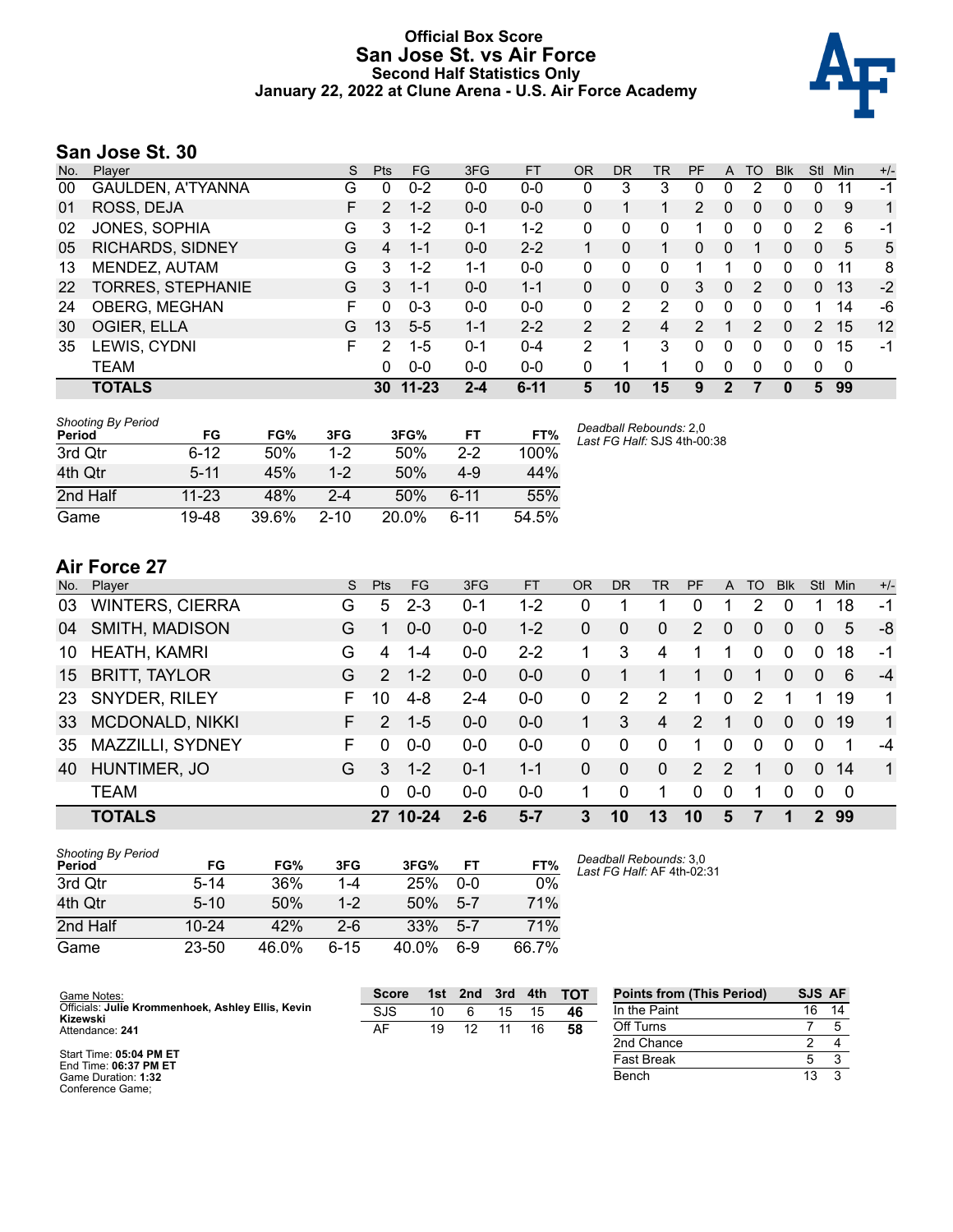### **Official Box Score San Jose St. vs Air Force Third Quarter Statistics Only January 22, 2022 at Clune Arena - U.S. Air Force Academy**



# **San Jose St. 30**

| No. | Plaver                   | S  | <b>Pts</b>      | FG.      | 3FG     | <b>FT</b> | <b>OR</b>    | DR            | TR | PF | A           | TO       | <b>B</b> lk | Stl          | Min | $+/-$        |
|-----|--------------------------|----|-----------------|----------|---------|-----------|--------------|---------------|----|----|-------------|----------|-------------|--------------|-----|--------------|
| 00  | <b>GAULDEN, A'TYANNA</b> | G  | 0               | $0 - 2$  | $0 - 0$ | $0-0$     | 0            | 2             | 2  | 0  | 0           |          | 0           | 0            | 6   | 6            |
| 01  | ROSS, DEJA               | F. | $\mathcal{P}$   | $1 - 2$  | $0 - 0$ | $0-0$     | $\mathbf{0}$ | 0             | 0  | 1  | 0           | $\Omega$ | 0           | $\Omega$     | 6   | 1            |
| 24  | OBERG, MEGHAN            | F  | 0               | $0 - 2$  | $0 - 0$ | $0 - 0$   | 0            | 2             | 2  | 0  | 0           | $\Omega$ | 0           | 0            | 9   | $\mathbf{0}$ |
| 30  | OGIER, ELLA              | G  | 11              | $4 - 4$  | $1 - 1$ | $2 - 2$   |              | $\mathcal{P}$ | 3  |    | 0           |          | $\Omega$    |              |     | 8            |
| 35  | LEWIS, CYDNI             | F  | 2               | $1 - 2$  | $0 - 1$ | $0-0$     | 1            | 0             | 1  | 0  | 0           | 0        | 0           | 0            | 8   | 2            |
| 02  | JONES, SOPHIA            | G  | <sup>0</sup>    | $0 - 0$  | $0 - 0$ | $0 - 0$   | 0            | 0             | 0  | 0  | 0           | 0        | 0           | 0            | 3   | $-4$         |
| 05  | <b>RICHARDS, SIDNEY</b>  | G  | U               | $0 - 0$  | $0 - 0$ | $0 - 0$   | 0            | 0             | 0  | 0  | 0           | 0        | 0           | 0            |     | 4            |
| 13  | MENDEZ, AUTAM            | G  | 0               | $0 - 0$  | $0 - 0$ | $0 - 0$   | $\Omega$     | 0             | 0  | 0  |             | 0        | 0           | $\mathbf{0}$ | 3   | 6            |
| 22  | TORRES, STEPHANIE        | G  | 0               | $0 - 0$  | $0 - 0$ | $0 - 0$   | 0            | 0             | 0  | 0  | $\mathbf 0$ |          | 0           | $\Omega$     | 6   | $-3$         |
|     | <b>TEAM</b>              |    |                 |          |         |           | 0            | 1             | 1  | 0  |             | 0        |             |              |     |              |
|     | <b>TOTALS</b>            |    | 15 <sub>1</sub> | $6 - 12$ | $1 - 2$ | $2 - 2$   | 2            | 7             | 9  | 2  |             | 3        | 0           | 1            | 50  |              |

| <b>Shooting By Period</b><br>Period | FG    | FG%   | 3FG      | 3FG%  | FТ   | FT%   | Deadball Rebounds: 2,0 |
|-------------------------------------|-------|-------|----------|-------|------|-------|------------------------|
| 2nd Half                            | 0-0   | ገ%    | 0-0      | 0%    | ი-ი  | 0%    |                        |
| Game                                | 19-48 | 39.6% | $2 - 10$ | 20.0% | 6-11 | 54.5% |                        |

# **Air Force 27**

| No. | Plaver                 | S  | <b>Pts</b>    | FG.      | 3FG     | <b>FT</b> | OR             | <b>DR</b> | TR           | <b>PF</b>      | $\mathsf{A}$ | TO       | <b>Blk</b> | Stl            | Min      | $+/-$    |
|-----|------------------------|----|---------------|----------|---------|-----------|----------------|-----------|--------------|----------------|--------------|----------|------------|----------------|----------|----------|
| 03  | <b>WINTERS, CIERRA</b> | G  | $\mathcal{P}$ | $1 - 2$  | $0 - 1$ | $0 - 0$   | 0              | 0         | $\Omega$     | 0              |              |          | 0          |                | 10       | $-4$     |
| 10  | <b>HEATH, KAMRI</b>    | G  | $\mathcal{P}$ | $1 - 3$  | $0 - 0$ | $0-0$     |                |           | 2            | 1              |              | 0        | $\Omega$   | 0              | 8        | $-2$     |
| 23  | SNYDER, RILEY          | F  | 5             | $2 - 5$  | $1 - 2$ | $0-0$     | 0              |           |              | $\Omega$       | 0            | 0        |            | $\Omega$       | 9        | $-2$     |
| 33  | <b>MCDONALD, NIKKI</b> | F. | 2             | $1 - 3$  | $0 - 0$ | $0 - 0$   | $\Omega$       | 2         | 2            | 1              | -1           | $\Omega$ | $\Omega$   | $\Omega$       | 10       | $-4$     |
| 40  | HUNTIMER, JO           | G  | $\Omega$      | $0 - 1$  | $0 - 1$ | $0-0$     | 0              | 0         | $\Omega$     | 0              | 0            | $\Omega$ | $\Omega$   | 0              | 8        | $-2$     |
| 04  | <b>SMITH, MADISON</b>  | G  | $\Omega$      | $0 - 0$  | $0 - 0$ | $0 - 0$   | $\Omega$       | 0         | $\mathbf{0}$ | 2              | $\mathbf{0}$ | $\Omega$ | $\Omega$   | $\overline{0}$ | 3        | $-4$     |
| 15  | <b>BRITT, TAYLOR</b>   | G  | 0             | $0 - 0$  | $0-0$   | $0 - 0$   | $\Omega$       | 0         | $\Omega$     | 0              | 0            |          | $\Omega$   | $\mathbf 0$    | 2        | $-2$     |
| 35  | MAZZILLI, SYDNEY       | F  | $\Omega$      | $0 - 0$  | $0 - 0$ | $0 - 0$   | $\Omega$       | 0         | $\mathbf{0}$ | $\Omega$       | $\Omega$     | $\Omega$ | $\Omega$   | $\Omega$       | $\Omega$ | $\Omega$ |
|     | <b>TEAM</b>            |    |               |          |         |           | 1              | 0         |              | $\overline{0}$ |              | 0        |            |                |          |          |
|     | <b>TOTALS</b>          |    | 11            | $5 - 14$ | 1-4     | $0 - 0$   | $\overline{2}$ | 4         | 6            | 4              | 3            | 2        |            | 1.             | 50       |          |

| <b>Shooting By Period</b><br>Period | FG        | FG%   | 3FG      | 3FG%  |         | FT%   |
|-------------------------------------|-----------|-------|----------|-------|---------|-------|
| 2nd Half                            | 0-0       | $0\%$ | ი-ი      | 0%    | $0 - 0$ | 0%    |
| Game                                | $23 - 50$ | 46.0% | $6 - 15$ | 40.0% | հ.9     | 66.7% |

*Deadball Rebounds:* 3,0

| Game Notes:                                       | <b>Score</b> | 1st. | 2nd | 3rd | 4th | тот | <b>Points (This Period)</b> | <b>SJS</b>     | AF            |
|---------------------------------------------------|--------------|------|-----|-----|-----|-----|-----------------------------|----------------|---------------|
| Officials: Julie Krommenhoek, Ashley Ellis, Kevin | SJS          | 10   |     | 15  | 15  | 46  | In the Paint                |                |               |
| Kizewski<br>Attendance: 241                       | AF           | 19   |     |     | 16  | 58  | Off Turns                   |                |               |
|                                                   |              |      |     |     |     |     | 2nd Chance                  |                |               |
| Start Time: 05:04 PM ET<br>End Time: 06:37 PM ET  |              |      |     |     |     |     | <b>Fast Break</b>           |                |               |
| Game Duration: 1:32                               |              |      |     |     |     |     | Bench                       |                |               |
| Conference Game;                                  |              |      |     |     |     |     | Per Poss                    | 071. ا<br>7/14 | 0.786<br>5/14 |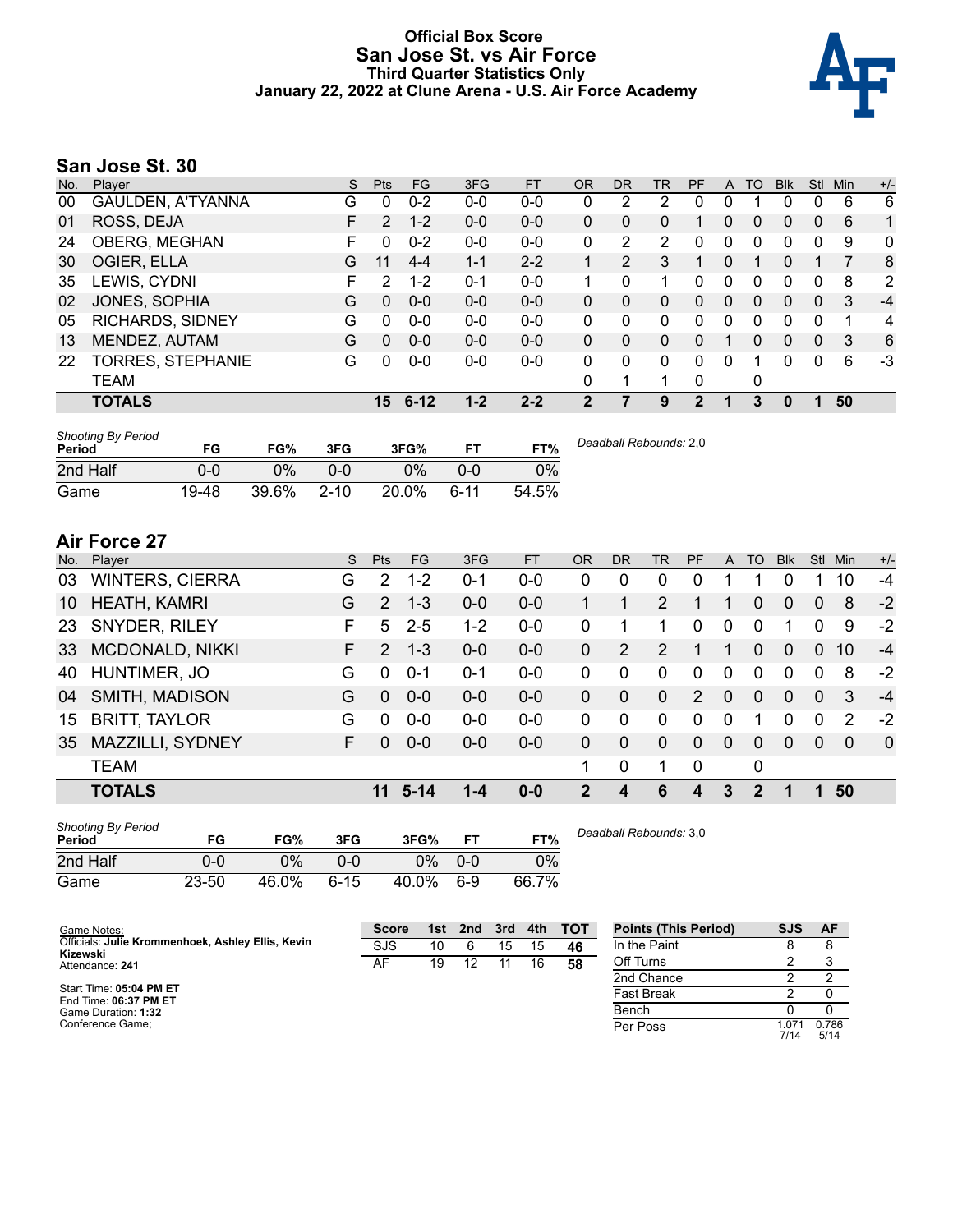#### **Official Play-By-Play San Jose St. vs Air Force Third Quarter January 22, 2022 at Clune Arena - U.S. Air Force Academy**



#### **Period 3**

#### **Starters:**

**San Jose St.**: 0 GAULDEN,A'TYANNA (G); 1 ROSS,DEJA (F); 24 OBERG,MEGHAN (F); 30 OGIER,ELLA (G); 35 LEWIS,CYDNI (F);<br>**Air Force**: 3 WINTERS,CIERRA (G); 10 HEATH,KAMRI (G); 23 SNYDER,RILEY (F); 33 MCDONALD,NIKKI (F); 40 HUN

| Time  | <b>VISITORS: San Jose St.</b>          | <b>Score</b> | <b>Margin</b> | <b>HOME: Air Force</b>              |
|-------|----------------------------------------|--------------|---------------|-------------------------------------|
| 10:00 |                                        |              |               | SUB OUT: BRITT, TAYLOR              |
| 10:00 |                                        |              |               | SUB IN: MCDONALD, NIKKI             |
| 10:00 | SUB OUT: JONES, SOPHIA                 |              |               |                                     |
| 10:00 | SUB OUT: MENDEZ, AUTAM                 |              |               |                                     |
| 10:00 | SUB IN: GAULDEN, A'TYANNA              |              |               |                                     |
| 10:00 | SUB IN: OGIER, ELLA                    |              |               |                                     |
| 09:43 | TURNOVER (OTHER) by GAULDEN, A'TYANNA  |              |               |                                     |
| 09:14 |                                        |              |               | MISSED JUMPER by HEATH, KAMRI       |
| 09:10 | REBOUND (DEF) by GAULDEN, A'TYANNA     |              |               |                                     |
| 08:59 |                                        |              |               | FOUL (PERSONAL) by HEATH, KAMRI     |
| 08:59 | GOOD! FT by OGIER, ELLA                | $31 - 17$    | H 14          |                                     |
| 08:59 | GOOD! FT by OGIER, ELLA                | $31 - 18$    | H 13          |                                     |
| 08:41 |                                        |              |               | MISSED JUMPER by SNYDER, RILEY      |
| 08:38 | REBOUND (DEF) by OGIER, ELLA           |              |               |                                     |
| 08:25 | MISSED LAYUP by GAULDEN, A'TYANNA      |              |               |                                     |
| 08:22 | REBOUND (OFF) by LEWIS, CYDNI          |              |               |                                     |
| 08:08 | TURNOVER (BADPASS) by OGIER, ELLA      |              |               |                                     |
| 08:08 |                                        |              |               | STEAL by WINTERS, CIERRA            |
| 07:54 |                                        | $34 - 18$    | H 16          | GOOD! 3PTR by SNYDER, RILEY         |
| 07:54 |                                        |              |               | ASSIST by MCDONALD, NIKKI           |
| 07:37 | TURNOVER (TRAVEL) by TORRES, STEPHANIE |              |               |                                     |
| 07:36 | SUB OUT: TORRES, STEPHANIE             |              |               |                                     |
| 07:36 | SUB IN: ROSS, DEJA                     |              |               |                                     |
| 07:20 |                                        |              |               | MISSED JUMPER by SNYDER, RILEY      |
| 07:17 | REBOUND (DEF) by OBERG, MEGHAN         |              |               |                                     |
| 07:04 | GOOD! 3PTR by OGIER, ELLA              | $34 - 21$    | H 13          |                                     |
| 06:33 |                                        |              |               | MISSED 3PTR by WINTERS, CIERRA      |
| 06:30 |                                        |              |               | REBOUND (OFF) by HEATH, KAMRI       |
| 06:28 | FOUL (PERSONAL) by OGIER, ELLA         |              |               |                                     |
| 06:28 | SUB OUT: GAULDEN, A'TYANNA             |              |               |                                     |
| 06:28 | SUB IN: JONES, SOPHIA                  |              |               |                                     |
| 06:12 |                                        |              |               | MISSED 3PTR by HUNTIMER, JO         |
| 06:10 |                                        |              |               | REBOUND (OFF) by TEAM               |
| 06:10 | SUB OUT: OGIER, ELLA                   |              |               |                                     |
| 06:10 | SUB IN: TORRES, STEPHANIE              |              |               |                                     |
| 06:06 | FOUL (PERSONAL) by ROSS, DEJA          |              |               |                                     |
| 05:49 |                                        | $36 - 21$    | H 15          | GOOD! JUMPER by HEATH, KAMRI [PNT]  |
| 05:49 |                                        |              |               | ASSIST by WINTERS, CIERRA           |
| 05:34 |                                        |              |               | FOUL (PERSONAL) by MCDONALD, NIKKI  |
| 05:08 | GOOD! JUMPER by ROSS, DEJA             | 36-23        | H 13          |                                     |
| 04:46 |                                        | 38-23        | H 15          | GOOD! LAYUP by WINTERS, CIERRA      |
| 04:28 | MISSED JUMPER by OBERG, MEGHAN         |              |               |                                     |
| 04:28 |                                        |              |               | BLOCK by SNYDER, RILEY              |
| 04:22 |                                        |              |               | REBOUND (DEF) by HEATH, KAMRI       |
| 04:13 |                                        | 40-23        | H 17          | GOOD! LAYUP by MCDONALD, NIKKI      |
| 04:13 |                                        |              |               | ASSIST by HEATH, KAMRI              |
| 03:38 | MISSED 3PTR by LEWIS, CYDNI            |              |               |                                     |
| 03:34 |                                        |              |               | REBOUND (DEF) by MCDONALD, NIKKI    |
| 03:27 |                                        |              |               | MISSED 3PTR by SNYDER, RILEY        |
| 03:24 | REBOUND (DEF) by TEAM                  |              |               |                                     |
| 03:24 |                                        |              |               |                                     |
| 03:24 |                                        |              |               | SUB OUT: HEATH, KAMRI               |
| 03:24 |                                        |              |               | SUB OUT: HUNTIMER, JO               |
| 03:24 |                                        |              |               | SUB IN: SMITH, MADISON              |
| 03:24 |                                        |              |               | SUB IN: BRITT, TAYLOR               |
| 03:24 | SUB OUT: JONES, SOPHIA                 |              |               |                                     |
| 03:24 | SUB OUT: TORRES, STEPHANIE             |              |               |                                     |
| 03:24 | SUB OUT: LEWIS, CYDNI                  |              |               |                                     |
| 03:24 | SUB IN: GAULDEN, A'TYANNA              |              |               |                                     |
| 03:24 | SUB IN: MENDEZ, AUTAM                  |              |               |                                     |
| 03:24 | SUB IN: OGIER, ELLA                    |              |               |                                     |
| 03:10 | MISSED JUMPER by ROSS, DEJA            |              |               |                                     |
| 03:06 |                                        |              |               | REBOUND (DEF) by SNYDER, RILEY      |
| 03:00 |                                        |              |               | TURNOVER (BADPASS) by BRITT, TAYLOR |
| 03:00 | STEAL by OGIER, ELLA                   |              |               |                                     |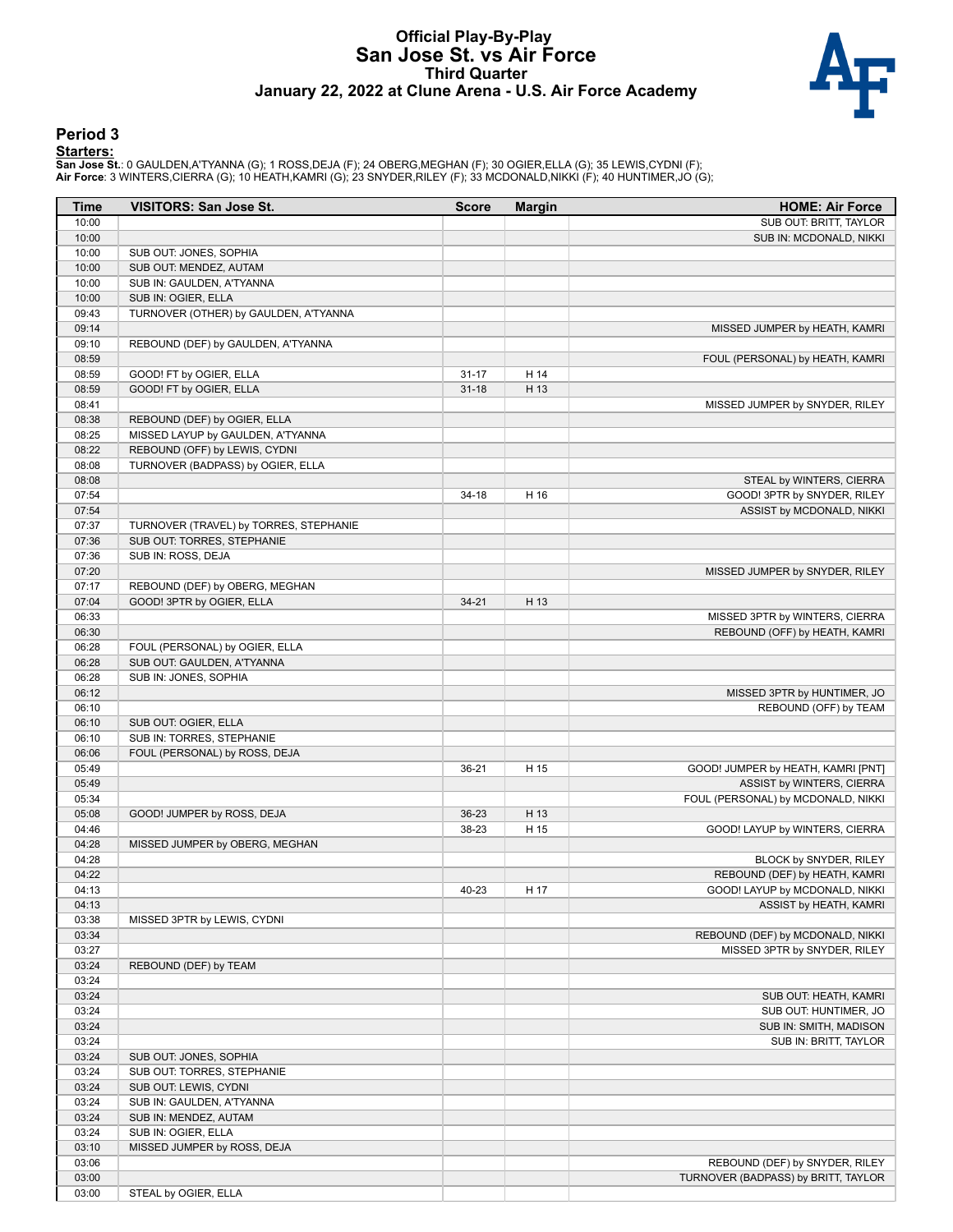| <b>Time</b> | <b>VISITORS: San Jose St.</b>      | <b>Score</b> | <b>Margin</b> | <b>HOME: Air Force</b>               |
|-------------|------------------------------------|--------------|---------------|--------------------------------------|
| 02:53       | GOOD! LAYUP by OGIER, ELLA [FB]    | 40-25        | H 15          |                                      |
| 02:34       |                                    |              |               | MISSED JUMPER by MCDONALD, NIKKI     |
| 02:30       | REBOUND (DEF) by OBERG, MEGHAN     |              |               |                                      |
| 02:18       | MISSED JUMPER by GAULDEN, A'TYANNA |              |               |                                      |
| 02:15       |                                    |              |               | REBOUND (DEF) by MCDONALD, NIKKI     |
| 02:00       |                                    |              |               | MISSED JUMPER by MCDONALD, NIKKI     |
| 01:57       | REBOUND (DEF) by GAULDEN, A'TYANNA |              |               |                                      |
| 01:47       | MISSED JUMPER by OBERG, MEGHAN     |              |               |                                      |
| 01:39       | REBOUND (OFF) by OGIER, ELLA       |              |               |                                      |
| 01:39       | GOOD! LAYUP by OGIER, ELLA         | 40-27        | H 13          |                                      |
| 01:34       |                                    | 42-27        | H 15          | GOOD! JUMPER by SNYDER, RILEY [PNT]  |
| 01:29       |                                    |              |               | FOUL (PERSONAL) by SMITH, MADISON    |
| 01:29       |                                    |              |               | SUB OUT: BRITT, TAYLOR               |
| 01:29       |                                    |              |               | SUB OUT: SNYDER, RILEY               |
| 01:29       |                                    |              |               | SUB IN: HEATH, KAMRI                 |
| 01:29       |                                    |              |               | SUB IN: HUNTIMER, JO                 |
| 01:29       | SUB OUT: ROSS, DEJA                |              |               |                                      |
| 01:29       | SUB OUT: OBERG, MEGHAN             |              |               |                                      |
| 01:29       | SUB IN: RICHARDS, SIDNEY           |              |               |                                      |
| 01:29       | SUB IN: LEWIS, CYDNI               |              |               |                                      |
| 01:10       | GOOD! JUMPER by LEWIS, CYDNI       | 42-29        | H 13          |                                      |
| 01:06       |                                    |              |               |                                      |
| 01:06       |                                    |              |               | TIMEOUT 30SEC                        |
| 01:06       | SUB OUT: GAULDEN, A'TYANNA         |              |               |                                      |
| 01:06       | SUB IN: TORRES, STEPHANIE          |              |               |                                      |
| 00:40       |                                    |              |               | MISSED JUMPER by HEATH, KAMRI        |
| 00:37       | REBOUND (DEF) by OGIER, ELLA       |              |               |                                      |
| 00:30       |                                    |              |               | FOUL (PERSONAL) by SMITH, MADISON    |
| 00:30       |                                    |              |               | SUB OUT: SMITH, MADISON              |
| 00:30       |                                    |              |               | SUB IN: SNYDER, RILEY                |
| 00:13       | GOOD! JUMPER by OGIER, ELLA        | 42-31        | H 11          |                                      |
| 00:13       | ASSIST by MENDEZ, AUTAM            |              |               |                                      |
| 00:00       |                                    |              |               | TURNOVER (TRAVEL) by WINTERS, CIERRA |
| 00:00       | SUB OUT: OGIER, ELLA               |              |               |                                      |
| 00:00       | SUB IN: OBERG, MEGHAN              |              |               |                                      |

# **San Jose St. 31, Air Force 42**

| <b>Points (This Period)</b> | <b>SJS</b>      | АF            |
|-----------------------------|-----------------|---------------|
| In the Paint                |                 |               |
| Off Turns                   |                 |               |
| 2nd Chance                  |                 |               |
| <b>Fast Break</b>           |                 |               |
| Bench                       |                 |               |
| Per Poss                    | 1 0 7 1<br>7/14 | 0.786<br>5/14 |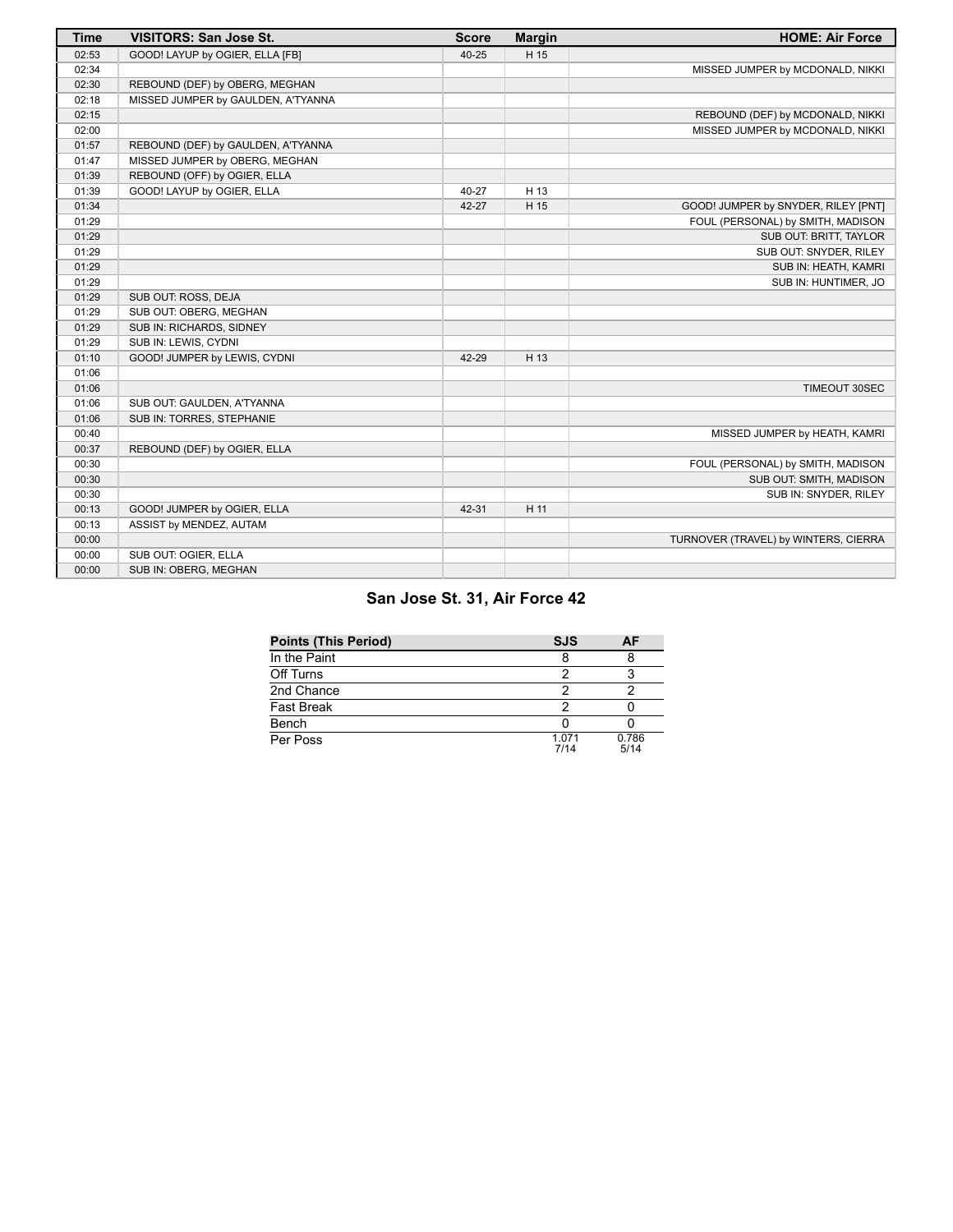### **Official Box Score San Jose St. vs Air Force Fourth Quarter Statistics Only January 22, 2022 at Clune Arena - U.S. Air Force Academy**



# **San Jose St. 15**

| No. | Player                   | S  | <b>Pts</b> | <b>FG</b> | 3FG     | <b>FT</b> | <b>OR</b>    | DR           | TR           | PF | A           | TO           | <b>BIK</b> | Stl          | Min | $+/-$          |
|-----|--------------------------|----|------------|-----------|---------|-----------|--------------|--------------|--------------|----|-------------|--------------|------------|--------------|-----|----------------|
| 00  | <b>GAULDEN, A'TYANNA</b> | G  | 0          | $0 - 0$   | $0 - 0$ | $0-0$     | 0            |              |              | 0  | 0           |              | 0          | 0            | 5   | $-7$           |
| 01  | ROSS, DEJA               | F. | 0          | $0 - 0$   | $0 - 0$ | $0-0$     | 0            |              |              |    | 0           | $\Omega$     | 0          | $\mathbf{0}$ | 3   | $\mathbf{0}$   |
| 24  | OBERG, MEGHAN            | F  | 0          | $0 - 1$   | $0 - 0$ | $0 - 0$   | $\Omega$     | $\Omega$     | 0            | 0  | 0           | $\Omega$     | 0          |              | 5   | -6             |
| 30  | OGIER, ELLA              | G  | 2          | 1-1       | $0 - 0$ | $0-0$     | $\mathbf{1}$ | 0            |              |    |             |              | $\Omega$   |              | 8   | $\overline{4}$ |
| 35  | LEWIS, CYDNI             | F  | 0          | $0 - 3$   | $0-0$   | $0 - 4$   | 1            |              | 2            | 0  | 0           | <sup>0</sup> | 0          | 0            |     | -3             |
| 02  | JONES, SOPHIA            | G  | 3          | $1 - 2$   | $0 - 1$ | $1 - 2$   | 0            | 0            | 0            |    | 0           | 0            | 0          | 2            | 3   | 3              |
| 05  | <b>RICHARDS, SIDNEY</b>  | G  | 4          | 1-1       | $0 - 0$ | $2 - 2$   |              | 0            | 1            | 0  | 0           |              | 0          | 0            | 4   | 1              |
| 13  | MENDEZ, AUTAM            | G  | 3          | $1 - 2$   | $1 - 1$ | $0 - 0$   | $\Omega$     | 0            | 0            |    | 0           | $\Omega$     | 0          | $\mathbf{0}$ | 8   | 2              |
| 22  | TORRES, STEPHANIE        | G  | 3          | 1-1       | $0 - 0$ | $1 - 1$   | 0            | 0            | 0            | 3  | $\mathbf 0$ |              | 0          | 0            | 7   | 1              |
|     | <b>TEAM</b>              |    |            |           |         |           | $\Omega$     | $\mathbf{0}$ | $\mathbf{0}$ | 0  |             | 0            |            |              |     |                |
|     | <b>TOTALS</b>            |    | 15         | $5-11$    | $1 - 2$ | $4 - 9$   | 3            | 3            | 6            |    |             | 4            | 0          | 4            | 49  |                |

| <b>Shooting By Period</b><br>Period | FG    | FG%   | 3FG      | 3FG%     |          | FT%   | Deadball Rebounds: 2,0 |
|-------------------------------------|-------|-------|----------|----------|----------|-------|------------------------|
| Game                                | 19-48 | 39.6% | $2 - 10$ | $20.0\%$ | $6 - 11$ | 54.5% |                        |

# **Air Force 16**

| No.    | Player                          |     | S   | Pts           | <b>FG</b> | 3FG       | <b>FT</b> | 0R           | <b>DR</b>              | TR           | PF          | A            | TO            | <b>Blk</b> | <b>Stl</b>   | Min | $+/-$ |
|--------|---------------------------------|-----|-----|---------------|-----------|-----------|-----------|--------------|------------------------|--------------|-------------|--------------|---------------|------------|--------------|-----|-------|
| 03     | <b>WINTERS, CIERRA</b>          |     | G   | 3             | 1-1       | $0 - 0$   | $1 - 2$   | 0            | 1                      | 1            | 0           | 0            |               | 0          | 0            | 8   | 3     |
| 10     | <b>HEATH, KAMRI</b>             |     | G   | 2             | $0 - 1$   | $0-0$     | $2 - 2$   | 0            | 2                      | 2            | $\Omega$    | $\Omega$     | $\Omega$      | $\Omega$   | $\Omega$     | 10  | 1     |
| 23     | SNYDER, RILEY                   |     | F   | 5             | $2 - 3$   | $1 - 2$   | $0-0$     | 0            | 1                      | 1            | 1           | 0            | $\mathcal{P}$ | $\Omega$   | 1            | 10  | 3     |
| 33     | <b>MCDONALD, NIKKI</b>          |     | F   | $\mathbf 0$   | $0 - 2$   | $0-0$     | $0 - 0$   | 1            | 1                      | 2            | 1           | $\Omega$     | $\Omega$      | $\Omega$   | $\Omega$     | 9   | 5     |
| 40     | HUNTIMER, JO                    |     | G   | 3             | $1 - 1$   | $0-0$     | $1 - 1$   | 0            | 0                      | 0            | 2           | 2            | 1             | $\Omega$   | $\Omega$     | 6   | 3     |
| 04     | SMITH, MADISON                  |     | G   | 1             | $0-0$     | $0-0$     | $1 - 2$   | $\mathbf{0}$ | 0                      | $\mathbf{0}$ | $\mathbf 0$ | $\Omega$     | $\Omega$      | $\Omega$   | $\mathbf{0}$ | 2   | $-4$  |
| 15     | <b>BRITT, TAYLOR</b>            |     | G   | $\mathcal{P}$ | $1 - 2$   | 0-0       | $0 - 0$   | 0            | 1                      | 1            | 1           | 0            | $\Omega$      | 0          | 0            | 4   | $-2$  |
| 35     | MAZZILLI, SYDNEY                |     | F.  | $\Omega$      | $0 - 0$   | $0-0$     | $0 - 0$   | $\mathbf{0}$ | 0                      | $\Omega$     | 1           | $\Omega$     | $\Omega$      | $\Omega$   | $\mathbf{0}$ | 1   | $-4$  |
|        | <b>TEAM</b>                     |     |     |               |           |           |           | $\Omega$     | 0                      | $\Omega$     | 0           |              | 1             |            |              |     |       |
|        | <b>TOTALS</b>                   |     |     | 16            | $5 - 10$  | $1 - 2$   | $5 - 7$   | 1            | 6                      | 7            | 6           | $\mathbf{2}$ | 5             | $\bf{0}$   | 1            | 49  |       |
| Period | <b>Shooting By Period</b><br>FG | FG% | 3FG |               | 3FG%      | <b>FT</b> | FT%       |              | Deadball Rebounds: 3.0 |              |             |              |               |            |              |     |       |

Game 23-50 46.0% 6-15 40.0% 6-9 66.7%

| Game Notes:                                                   | <b>Score</b> |    | 1st 2nd | 3rd | 4th | – тот | <b>Points (This Period)</b> | SJS           | <b>AF</b>     |
|---------------------------------------------------------------|--------------|----|---------|-----|-----|-------|-----------------------------|---------------|---------------|
| Officials: Julie Krommenhoek, Ashley Ellis, Kevin<br>Kizewski | <b>SJS</b>   | 10 |         | 15  | 15  | 46    | In the Paint                |               |               |
| Attendance: 241                                               | AF           | 19 |         |     | 16  | 58    | Off Turns                   |               |               |
|                                                               |              |    |         |     |     |       | 2nd Chance                  |               |               |
| Start Time: 05:04 PM ET<br>End Time: 06:37 PM ET              |              |    |         |     |     |       | <b>Fast Break</b>           |               |               |
| Game Duration: 1:32                                           |              |    |         |     |     |       | Bench                       |               |               |
| Conference Game:                                              |              |    |         |     |     |       | Per Poss                    | 0.938<br>7/16 | 0.941<br>8/17 |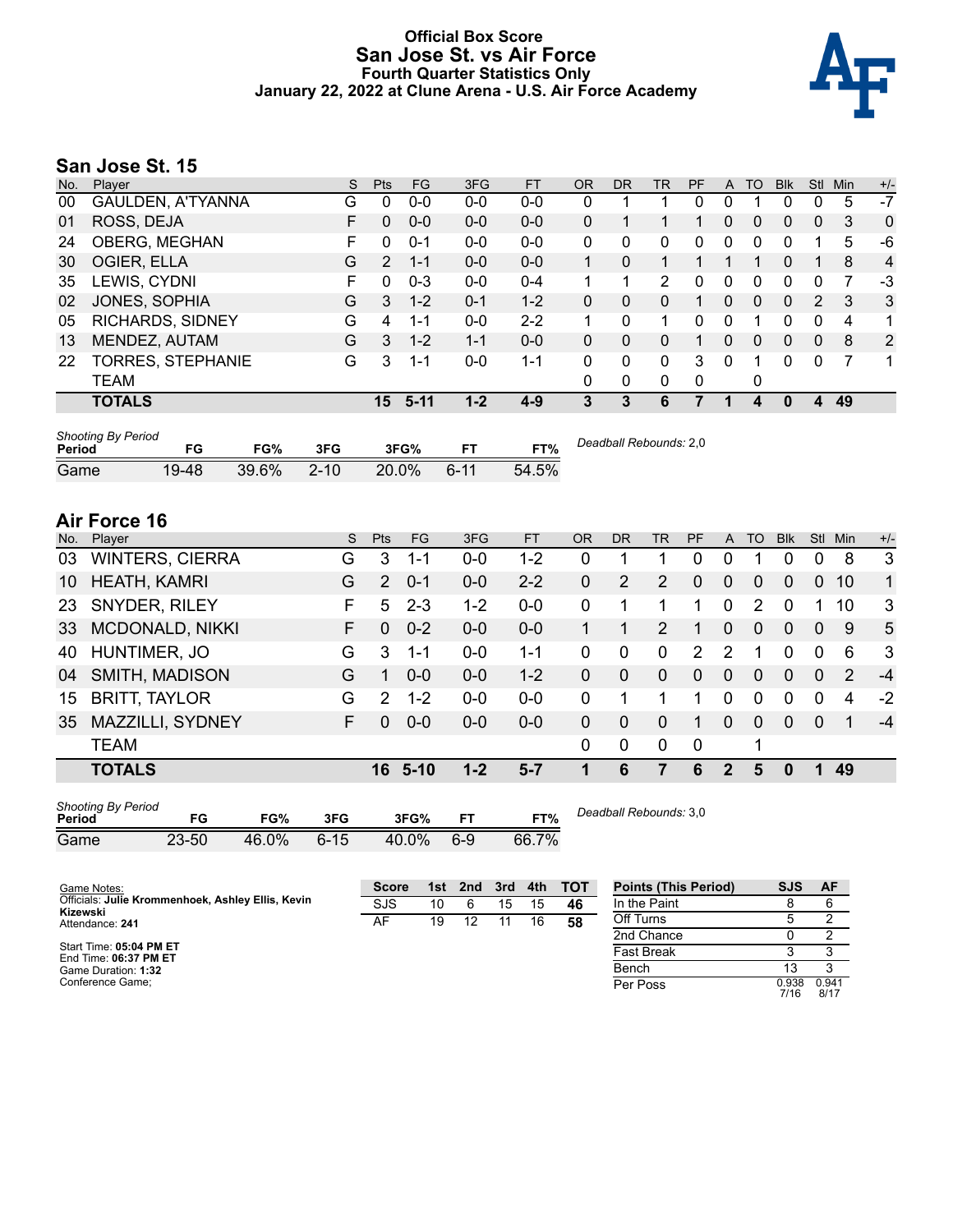### **Official Play-By-Play San Jose St. vs Air Force Fourth Quarter January 22, 2022 at Clune Arena - U.S. Air Force Academy**



#### **Period 4**

<mark>Startersː</mark><br>San Jose St.: 0 GAULDEN,A'TYANNA (G); 1 ROSS,DEJA (F); 24 OBERG,MEGHAN (F); 30 OGIER,ELLA (G); 35 LEWIS,CYDNI (F);<br>Air Force: 3 WINTERS,CIERRA (G); 10 HEATH,KAMRI (G); 23 SNYDER,RILEY (F); 33 MCDONALD,NIKKI (F)

| Time  | <b>VISITORS: San Jose St.</b>             | <b>Score</b> | <b>Margin</b> | <b>HOME: Air Force</b>                 |
|-------|-------------------------------------------|--------------|---------------|----------------------------------------|
| 10:00 | SUB OUT: RICHARDS, SIDNEY                 |              |               |                                        |
| 10:00 | SUB IN: GAULDEN, A'TYANNA                 |              |               |                                        |
| 09:41 | FOUL (PERSONAL) by TORRES, STEPHANIE      |              |               |                                        |
| 09:33 |                                           | 45-31        | H 14          | GOOD! 3PTR by SNYDER, RILEY            |
| 09:33 |                                           |              |               | ASSIST by HUNTIMER, JO                 |
| 09:04 |                                           |              |               | FOUL (PERSONAL) by HUNTIMER, JO        |
| 09:04 | SUB OUT: GAULDEN, A'TYANNA                |              |               |                                        |
| 09:04 | SUB IN: OGIER, ELLA                       |              |               |                                        |
| 09:04 | MISSED FT by LEWIS, CYDNI                 |              |               |                                        |
| 09:04 | REBOUND (OFF) by TEAM                     |              |               |                                        |
| 09:04 | MISSED FT by LEWIS, CYDNI                 |              |               |                                        |
| 09:04 | REBOUND (OFF) by OGIER, ELLA              |              |               |                                        |
| 09:04 |                                           |              |               | FOUL (PERSONAL) by SNYDER, RILEY       |
| 08:47 | MISSED LAYUP by LEWIS, CYDNI              |              |               |                                        |
| 08:41 | REBOUND (OFF) by LEWIS, CYDNI             |              |               |                                        |
| 08:41 | MISSED LAYUP by LEWIS, CYDNI              |              |               |                                        |
| 08:40 |                                           |              |               | REBOUND (DEF) by SNYDER, RILEY         |
| 08:24 |                                           |              |               | TURNOVER (LOSTBALL) by WINTERS, CIERRA |
| 08:24 | STEAL by OBERG, MEGHAN                    |              |               |                                        |
| 08:24 | FOUL (OFF) by TORRES, STEPHANIE           |              |               |                                        |
| 08:24 | TURNOVER (OFFENSIVE) by TORRES, STEPHANIE |              |               |                                        |
| 08:08 | FOUL (PERSONAL) by TORRES, STEPHANIE      |              |               |                                        |
| 08:08 | SUB OUT: MENDEZ, AUTAM                    |              |               |                                        |
| 08:08 | SUB OUT: TORRES, STEPHANIE                |              |               |                                        |
| 08:08 | SUB IN: GAULDEN, A'TYANNA                 |              |               |                                        |
| 08:08 | SUB IN: ROSS, DEJA                        |              |               |                                        |
| 07:48 |                                           |              |               | MISSED JUMPER by MCDONALD, NIKKI       |
| 07:45 |                                           |              |               | REBOUND (OFF) by MCDONALD, NIKKI       |
| 07:38 |                                           | 47-31        | H 16          | GOOD! LAYUP by WINTERS, CIERRA         |
| 07:13 | SUB OUT: ROSS, DEJA                       |              |               |                                        |
| 07:13 | SUB IN: MENDEZ, AUTAM                     |              |               |                                        |
| 07:02 | GOOD! 3PTR by MENDEZ, AUTAM               | 47-34        | H 13          |                                        |
| 07:02 | ASSIST by OGIER, ELLA                     |              |               |                                        |
| 06:38 |                                           |              |               | MISSED JUMPER by HEATH, KAMRI          |
| 06:34 | REBOUND (DEF) by LEWIS, CYDNI             |              |               |                                        |
| 06:27 | MISSED JUMPER by OBERG, MEGHAN            |              |               |                                        |
| 06:23 |                                           |              |               | REBOUND (DEF) by MCDONALD, NIKKI       |
| 06:13 |                                           | 49-34        | H 15          | GOOD! JUMPER by SNYDER, RILEY          |
| 06:13 |                                           |              |               | ASSIST by HUNTIMER, JO                 |
| 05:57 | GOOD! LAYUP by OGIER, ELLA                | 49-36        | H 13          |                                        |
| 05:45 |                                           | 51-36        | H 15          | GOOD! JUMPER by HUNTIMER, JO           |
| 05:45 | FOUL (PERSONAL) by MENDEZ, AUTAM          |              |               |                                        |
| 05:45 | SUB OUT: GAULDEN, A'TYANNA                |              |               |                                        |
| 05:45 | SUB OUT: OBERG, MEGHAN                    |              |               |                                        |
| 05:45 | SUB IN: ROSS, DEJA                        |              |               |                                        |
| 05:45 | SUB IN: JONES, SOPHIA                     |              |               |                                        |
| 05:45 |                                           | 52-36        | H 16          | GOOD! FT by HUNTIMER, JO               |
| 05:31 | MISSED JUMPER by MENDEZ, AUTAM            |              |               |                                        |
| 05:26 |                                           |              |               | REBOUND (DEF) by HEATH, KAMRI          |
| 05:06 |                                           |              |               | TURNOVER (LOSTBALL) by HUNTIMER, JO    |
| 05:06 | STEAL by JONES, SOPHIA                    |              |               |                                        |
| 04:57 |                                           |              |               | FOUL (PERSONAL) by MCDONALD, NIKKI     |
| 04:57 |                                           |              |               |                                        |
| 04:57 | SUB OUT: JONES, SOPHIA                    |              |               |                                        |
| 04:57 | SUB IN: TORRES, STEPHANIE                 |              |               |                                        |
| 04:57 | MISSED FT by LEWIS, CYDNI                 |              |               |                                        |
| 04:57 | REBOUND (OFF) by TEAM                     |              |               |                                        |
| 04:57 | MISSED FT by LEWIS, CYDNI                 |              |               |                                        |
| 04:55 |                                           |              |               | REBOUND (DEF) by WINTERS, CIERRA       |
| 04:34 |                                           |              |               | MISSED JUMPER by MCDONALD, NIKKI       |
| 04:31 | REBOUND (DEF) by ROSS, DEJA               |              |               |                                        |
| 04:20 | GOOD! JUMPER by TORRES, STEPHANIE         | 52-38        | H 14          |                                        |
| 04:20 |                                           |              |               | FOUL (PERSONAL) by HUNTIMER, JO        |
| 04:20 |                                           |              |               | SUB OUT: HUNTIMER, JO                  |
| 04:20 |                                           |              |               | SUB IN: BRITT, TAYLOR                  |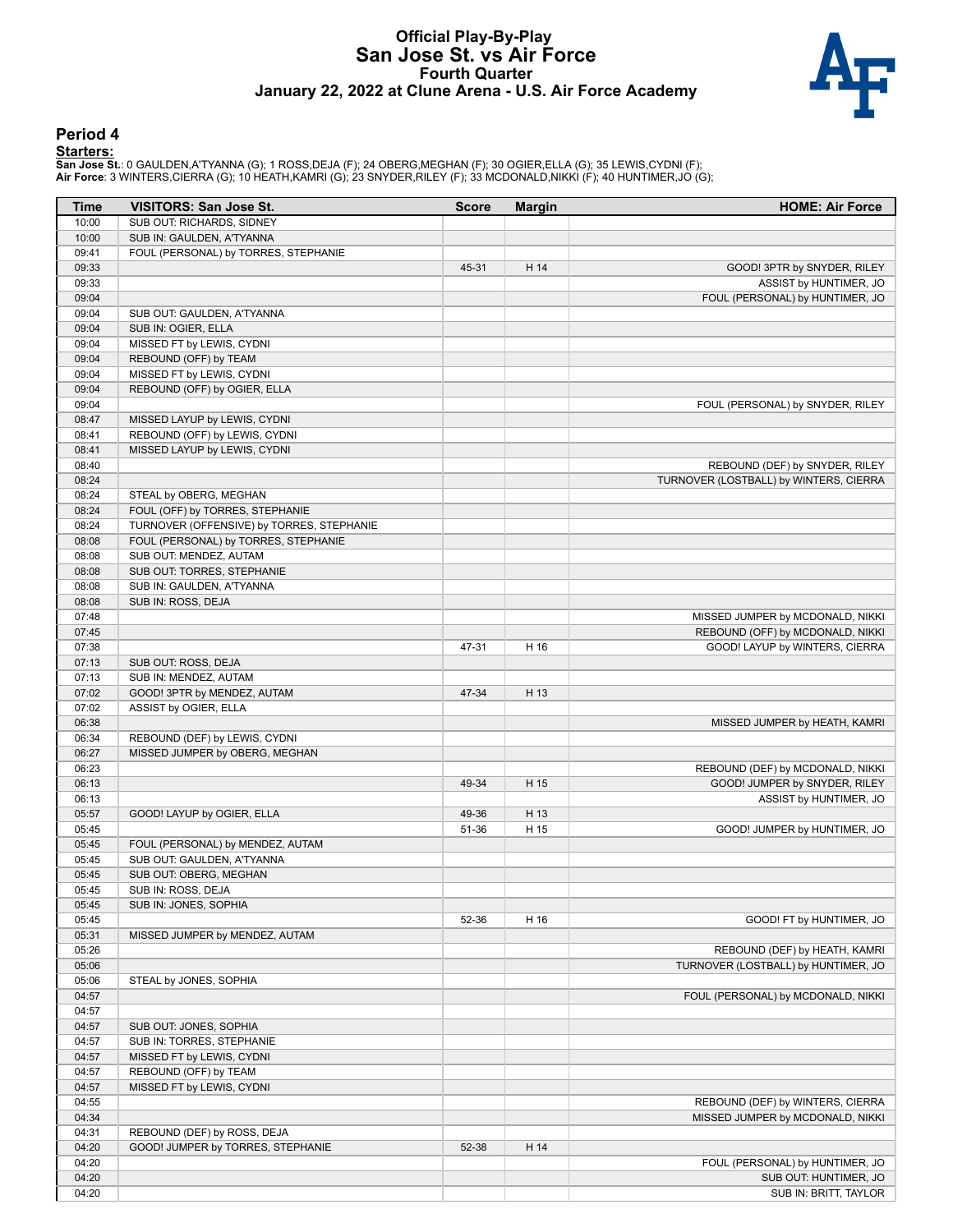| <b>Time</b> | VISITORS: San Jose St.                   | <b>Score</b> | <b>Margin</b> | <b>HOME: Air Force</b>               |
|-------------|------------------------------------------|--------------|---------------|--------------------------------------|
| 04:20       | GOOD! FT by TORRES, STEPHANIE            | 52-39        | H 13          |                                      |
| 03:49       | FOUL (PERSONAL) by ROSS, DEJA            |              |               |                                      |
| 03:49       | SUB OUT: ROSS, DEJA                      |              |               |                                      |
| 03:49       | SUB IN: RICHARDS, SIDNEY                 |              |               |                                      |
| 03:49       | SUB OUT: MENDEZ, AUTAM                   |              |               |                                      |
| 03:49       | SUB IN: GAULDEN, A'TYANNA                |              |               |                                      |
| 03:49       |                                          |              |               | MISSED FT by WINTERS, CIERRA         |
| 03:49       |                                          |              |               | REBOUND (OFF) by TEAM                |
| 03:49       |                                          | 53-39        | H 14          | GOOD! FT by WINTERS, CIERRA          |
| 03:49       | TURNOVER (BADPASS) by OGIER, ELLA        |              |               |                                      |
| 03:25       |                                          |              |               | MISSED 3PTR by SNYDER, RILEY         |
| 03:21       | REBOUND (DEF) by GAULDEN, A'TYANNA       |              |               |                                      |
| 03:16       | MISSED LAYUP by LEWIS, CYDNI             |              |               |                                      |
| 03:12       |                                          |              |               | REBOUND (DEF) by BRITT, TAYLOR       |
| 03:09       | FOUL (PERSONAL) by OGIER, ELLA           |              |               |                                      |
| 03:09       | SUB OUT: OGIER, ELLA                     |              |               |                                      |
| 03:09       | SUB OUT: LEWIS, CYDNI                    |              |               |                                      |
| 03:09       | SUB IN: MENDEZ, AUTAM                    |              |               |                                      |
| 03:09       | SUB IN: OBERG, MEGHAN                    |              |               |                                      |
| 03:09       |                                          | 54-39        | H 15          | GOOD! FT by HEATH, KAMRI [FB]        |
| 03:09       |                                          | 55-39        | H 16          | GOOD! FT by HEATH, KAMRI [FB]        |
| 02:56       | GOOD! LAYUP by RICHARDS, SIDNEY          | 55-41        | H 14          |                                      |
| 02:31       |                                          | $57 - 41$    | H 16          | GOOD! LAYUP by BRITT, TAYLOR         |
| 02:19       | TURNOVER (LOSTBALL) by GAULDEN, A'TYANNA |              |               |                                      |
| 02:19       | SUB OUT: OBERG, MEGHAN                   |              |               |                                      |
| 02:19       | SUB IN: OGIER, ELLA                      |              |               |                                      |
| 02:19       | SUB OUT: GAULDEN, A'TYANNA               |              |               |                                      |
| 02:19       | SUB IN: JONES, SOPHIA                    |              |               |                                      |
| 02:10       |                                          |              |               | TIMEOUT 30SEC                        |
| 02:10       |                                          |              |               | SUB OUT: WINTERS, CIERRA             |
| 02:10       |                                          |              |               | SUB IN: SMITH, MADISON               |
| 01:59       |                                          |              |               | TURNOVER (BADPASS) by SNYDER, RILEY  |
| 01:59       | STEAL by JONES, SOPHIA                   |              |               |                                      |
| 01:55       |                                          |              |               | FOUL (PERSONAL) by BRITT, TAYLOR     |
| 01:55       | GOOD! FT by JONES, SOPHIA [FB]           | 57-42        | H 15          |                                      |
| 01:55       | MISSED FT by JONES, SOPHIA               |              |               |                                      |
| 01:55       |                                          |              |               | REBOUND (DEF) by HEATH, KAMRI        |
| 01:52       | FOUL (PERSONAL) by JONES, SOPHIA         |              |               |                                      |
| 01:29       |                                          |              |               | MISSED FT by SMITH, MADISON          |
| 01:29       |                                          |              |               | REBOUND (OFF) by TEAM                |
| 01:29       |                                          | 58-42        | H 16          | GOOD! FT by SMITH, MADISON [FB]      |
| 01:29       |                                          |              |               | SUB OUT: MCDONALD, NIKKI             |
| 01:29       |                                          |              |               | SUB IN: MAZZILLI, SYDNEY             |
| 01:20       | MISSED 3PTR by JONES, SOPHIA             |              |               |                                      |
| 01:16       | REBOUND (OFF) by RICHARDS, SIDNEY        |              |               |                                      |
| 01:16       | TURNOVER (LOSTBALL) by RICHARDS, SIDNEY  |              |               |                                      |
| 01:16       |                                          |              |               | STEAL by SNYDER, RILEY               |
| 00:46       |                                          |              |               | MISSED JUMPER by BRITT, TAYLOR       |
| 00:45       |                                          |              |               | REBOUND (OFF) by TEAM                |
| 00:45       |                                          |              |               | TURNOVER (SHOTCLOCK) by TEAM         |
| 00:38       | GOOD! LAYUP by JONES, SOPHIA             | 58-44        | H 14          |                                      |
| 00:20       |                                          |              |               | TURNOVER (LOSTBALL) by SNYDER, RILEY |
| 00:20       | STEAL by OGIER, ELLA                     |              |               |                                      |
| 00:16       |                                          |              |               | FOUL (PERSONAL) by MAZZILLI, SYDNEY  |
| 00:16       |                                          |              |               | SUB OUT: SNYDER, RILEY               |
| 00:16       |                                          |              |               | SUB IN: WINTERS, CIERRA              |
| 00:16       | GOOD! FT by RICHARDS, SIDNEY [FB]        | 58-45        | H 13          |                                      |
| 00:16       | GOOD! FT by RICHARDS, SIDNEY [FB]        |              | H 12          |                                      |
|             |                                          | 58-46        |               |                                      |

# **San Jose St. 46, Air Force 58**

| <b>Points (This Period)</b> | <b>SJS</b>    | ΑF            |
|-----------------------------|---------------|---------------|
| In the Paint                | 8             |               |
| Off Turns                   | 5             |               |
| 2nd Chance                  |               |               |
| <b>Fast Break</b>           | ว             |               |
| Bench                       | 13            |               |
| Per Poss                    | 0.938<br>7/16 | 0.941<br>8/17 |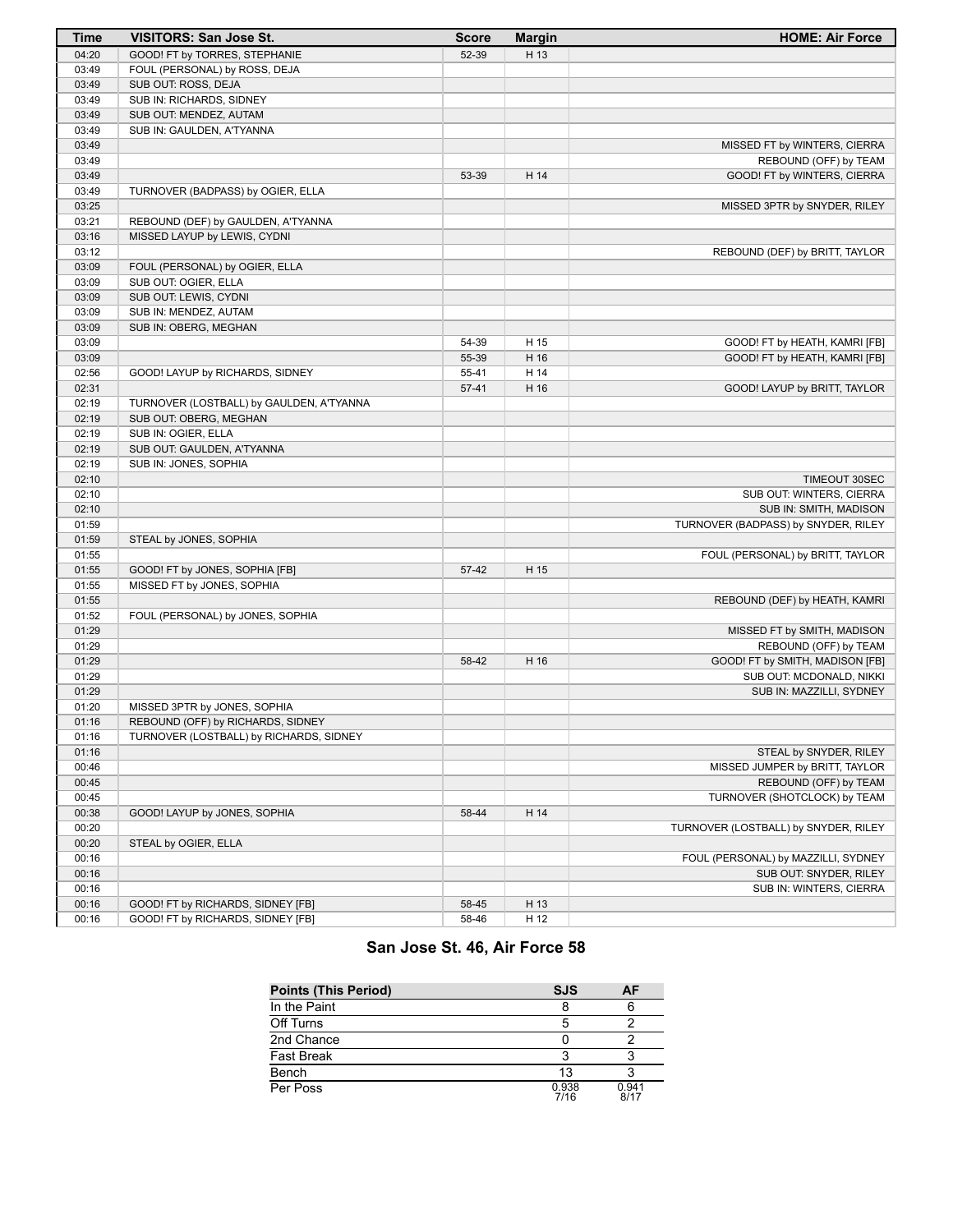#### **Official Scoring/Possession Reference Chart San Jose St. vs Air Force Period 1 January 22, 2022 at Clune Arena - U.S. Air Force Academy**



#### **Period 1**

#### **Starters:**

**San Jose St.**: 0 GAULDEN,A'TYANNA (G); 1 ROSS,DEJA (F); 24 OBERG,MEGHAN (F); 30 OGIER,ELLA (G); 35 LEWIS,CYDNI (F);<br>**Air Force**: 3 WINTERS,CIERRA (G); 10 HEATH,KAMRI (G); 23 SNYDER,RILEY (F); 33 MCDONALD,NIKKI (F); 40 HUN

| Time  | <b>VISITORS: San Jose St.</b>      | <b>Score</b> | <b>Margin</b>  | <b>HOME: Air Force</b>              |
|-------|------------------------------------|--------------|----------------|-------------------------------------|
| 09:18 |                                    | $2 - 0$      | H <sub>2</sub> | GOOD! JUMPER by HEATH, KAMRI        |
| 09:01 | GOOD! JUMPER by LEWIS, CYDNI       | $2 - 2$      | т              |                                     |
| 08:32 |                                    | $4 - 2$      | H <sub>2</sub> | GOOD! JUMPER by SNYDER, RILEY       |
| 08:05 | GOOD! LAYUP by GAULDEN, A'TYANNA   | $4 - 4$      |                |                                     |
| 06:33 | GOOD! JUMPER by LEWIS, CYDNI [PNT] | $4-6$        | V <sub>2</sub> |                                     |
| 06:08 |                                    | $7-6$        | H <sub>1</sub> | GOOD! 3PTR by SNYDER, RILEY         |
| 04:56 | GOOD! LAYUP by OBERG, MEGHAN       | $7-8$        | V <sub>1</sub> |                                     |
| 04:05 | GOOD! LAYUP by OGIER, ELLA         | $7 - 10$     | $V_3$          |                                     |
| 03:34 |                                    | $10 - 10$    | т              | GOOD! 3PTR by HUNTIMER, JO          |
| 02:43 |                                    | $12 - 10$    | H <sub>2</sub> | GOOD! JUMPER by HEATH, KAMRI        |
| 02:02 |                                    | $14 - 10$    | H 4            | GOOD! JUMPER by BRITT, TAYLOR       |
| 01:44 |                                    | $16 - 10$    | H 6            | GOOD! LAYUP by WINTERS, CIERRA [FB] |
| 01:09 |                                    | 19-10        | H 9            | GOOD! 3PTR by SMITH, MADISON        |

**San Jose St. 10, Air Force 19**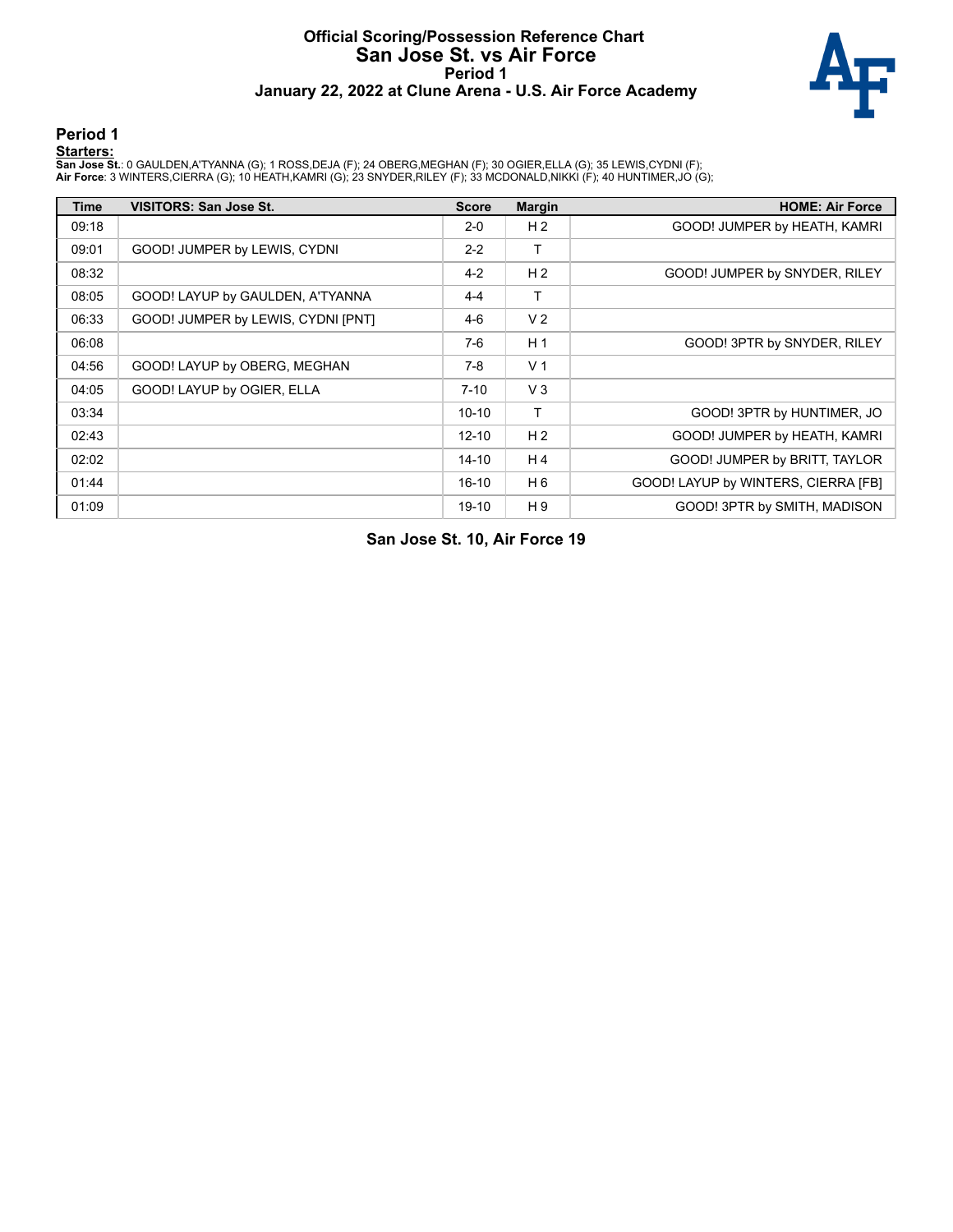#### **Official Scoring/Possession Reference Chart San Jose St. vs Air Force Period 2 January 22, 2022 at Clune Arena - U.S. Air Force Academy**



#### **Period 2**

#### **Starters:**

**San Jose St.**: 0 GAULDEN,A'TYANNA (G); 1 ROSS,DEJA (F); 24 OBERG,MEGHAN (F); 30 OGIER,ELLA (G); 35 LEWIS,CYDNI (F);<br>**Air Force**: 3 WINTERS,CIERRA (G); 10 HEATH,KAMRI (G); 23 SNYDER,RILEY (F); 33 MCDONALD,NIKKI (F); 40 HUN

| <b>Time</b> | <b>VISITORS: San Jose St.</b>    | <b>Score</b> | <b>Margin</b> | <b>HOME: Air Force</b>              |
|-------------|----------------------------------|--------------|---------------|-------------------------------------|
| 09:34       |                                  | $21 - 10$    | H 11          | GOOD! JUMPER by SNYDER, RILEY       |
| 08:26       | GOOD! LAYUP by JONES, SOPHIA     | $21 - 12$    | H 9           |                                     |
| 06:55       |                                  | $23-12$      | H 11          | GOOD! JUMPER by SNYDER, RILEY [PNT] |
| 06:21       | GOOD! LAYUP by GAULDEN, A'TYANNA | $23 - 14$    | H 9           |                                     |
| 05:50       |                                  | $25 - 14$    | H 11          | GOOD! LAYUP by WINTERS, CIERRA      |
| 05:19       |                                  | $26-14$      | H 12          | GOOD! FT by WINTERS, CIERRA         |
| 04:59       | GOOD! LAYUP by ROSS, DEJA        | $26-16$      | H 10          |                                     |
| 02:27       |                                  | 29-16        | H 13          | GOOD! 3PTR by SMITH, MADISON        |
| 01:07       |                                  | $31 - 16$    | H 15          | GOOD! LAYUP by WINTERS, CIERRA [FB] |

**San Jose St. 16, Air Force 31**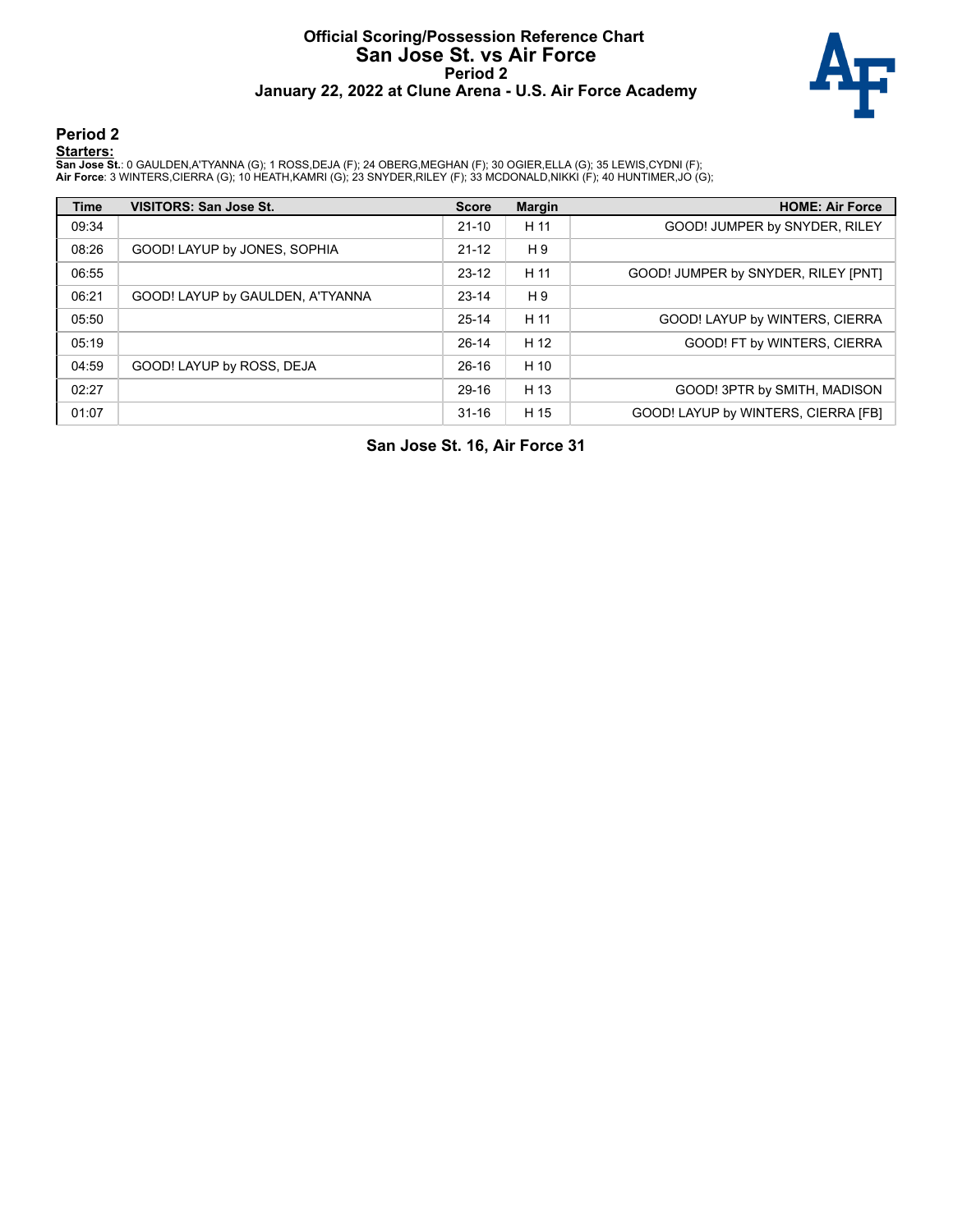### **Official Scoring/Possession Reference Chart San Jose St. vs Air Force Period 3 January 22, 2022 at Clune Arena - U.S. Air Force Academy**



#### **Period 3**

#### **Starters:**

**San Jose St.**: 0 GAULDEN,A'TYANNA (G); 1 ROSS,DEJA (F); 24 OBERG,MEGHAN (F); 30 OGIER,ELLA (G); 35 LEWIS,CYDNI (F);<br>**Air Force**: 3 WINTERS,CIERRA (G); 10 HEATH,KAMRI (G); 23 SNYDER,RILEY (F); 33 MCDONALD,NIKKI (F); 40 HUN

| Time  | VISITORS: San Jose St.          | <b>Score</b> | <b>Margin</b> | <b>HOME: Air Force</b>              |
|-------|---------------------------------|--------------|---------------|-------------------------------------|
| 08:59 | GOOD! FT by OGIER, ELLA         | $31 - 17$    | H 14          |                                     |
| 08:59 | GOOD! FT by OGIER, ELLA         | $31 - 18$    | H 13          |                                     |
| 07:54 |                                 | $34 - 18$    | H 16          | GOOD! 3PTR by SNYDER, RILEY         |
| 07:04 | GOOD! 3PTR by OGIER, ELLA       | $34 - 21$    | H 13          |                                     |
| 05:49 |                                 | 36-21        | H 15          | GOOD! JUMPER by HEATH, KAMRI [PNT]  |
| 05:08 | GOOD! JUMPER by ROSS, DEJA      | 36-23        | H 13          |                                     |
| 04:46 |                                 | 38-23        | H 15          | GOOD! LAYUP by WINTERS, CIERRA      |
| 04:13 |                                 | 40-23        | H 17          | GOOD! LAYUP by MCDONALD, NIKKI      |
| 02:53 | GOOD! LAYUP by OGIER, ELLA [FB] | 40-25        | H 15          |                                     |
| 01:39 | GOOD! LAYUP by OGIER, ELLA      | 40-27        | H 13          |                                     |
| 01:34 |                                 | 42-27        | H 15          | GOOD! JUMPER by SNYDER, RILEY [PNT] |
| 01:10 | GOOD! JUMPER by LEWIS, CYDNI    | 42-29        | H 13          |                                     |
| 00:13 | GOOD! JUMPER by OGIER, ELLA     | 42-31        | H 11          |                                     |

**San Jose St. 31, Air Force 42**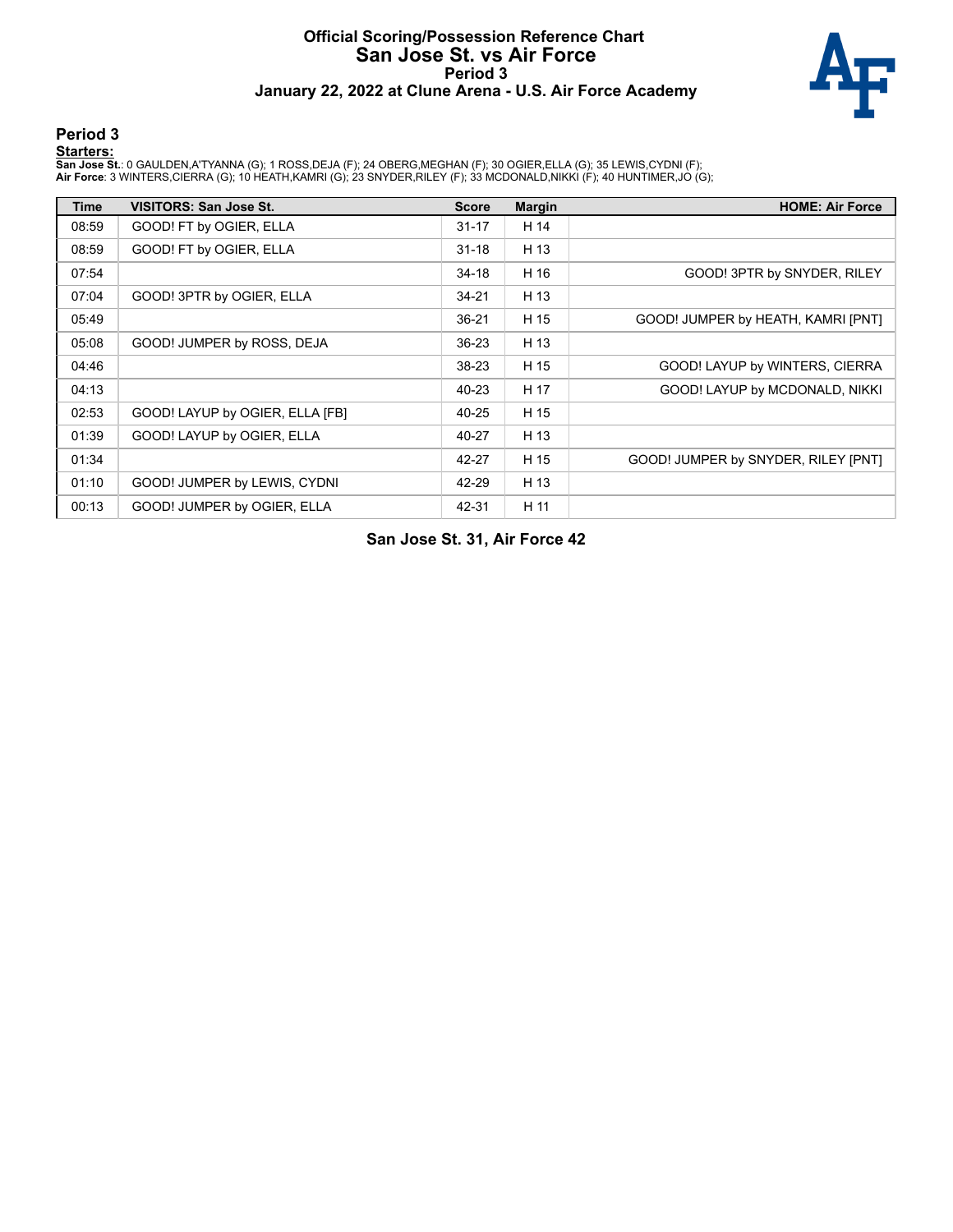#### **Official Scoring/Possession Reference Chart San Jose St. vs Air Force Period 4 January 22, 2022 at Clune Arena - U.S. Air Force Academy**



#### **Period 4**

#### **Starters:**

**San Jose St.**: 0 GAULDEN,A'TYANNA (G); 1 ROSS,DEJA (F); 24 OBERG,MEGHAN (F); 30 OGIER,ELLA (G); 35 LEWIS,CYDNI (F);<br>**Air Force**: 3 WINTERS,CIERRA (G); 10 HEATH,KAMRI (G); 23 SNYDER,RILEY (F); 33 MCDONALD,NIKKI (F); 40 HUN

| <b>Time</b> | <b>VISITORS: San Jose St.</b>     | <b>Score</b> | <b>Margin</b> | <b>HOME: Air Force</b>          |
|-------------|-----------------------------------|--------------|---------------|---------------------------------|
| 09:33       |                                   | 45-31        | H 14          | GOOD! 3PTR by SNYDER, RILEY     |
| 07:38       |                                   | 47-31        | H 16          | GOOD! LAYUP by WINTERS, CIERRA  |
| 07:02       | GOOD! 3PTR by MENDEZ, AUTAM       | 47-34        | H 13          |                                 |
| 06:13       |                                   | 49-34        | H 15          | GOOD! JUMPER by SNYDER, RILEY   |
| 05:57       | GOOD! LAYUP by OGIER, ELLA        | 49-36        | H 13          |                                 |
| 05:45       |                                   | 51-36        | H 15          | GOOD! JUMPER by HUNTIMER, JO    |
| 05:45       |                                   | 52-36        | H 16          | GOOD! FT by HUNTIMER, JO        |
| 04:20       | GOOD! JUMPER by TORRES, STEPHANIE | 52-38        | H 14          |                                 |
| 04:20       | GOOD! FT by TORRES, STEPHANIE     | 52-39        | H 13          |                                 |
| 03:49       |                                   | 53-39        | H 14          | GOOD! FT by WINTERS, CIERRA     |
| 03:09       |                                   | 54-39        | H 15          | GOOD! FT by HEATH, KAMRI [FB]   |
| 03:09       |                                   | 55-39        | H 16          | GOOD! FT by HEATH, KAMRI [FB]   |
| 02:56       | GOOD! LAYUP by RICHARDS, SIDNEY   | 55-41        | H 14          |                                 |
| 02:31       |                                   | $57 - 41$    | H 16          | GOOD! LAYUP by BRITT, TAYLOR    |
| 01:55       | GOOD! FT by JONES, SOPHIA [FB]    | 57-42        | H 15          |                                 |
| 01:29       |                                   | 58-42        | H 16          | GOOD! FT by SMITH, MADISON [FB] |
| 00:38       | GOOD! LAYUP by JONES, SOPHIA      | 58-44        | H 14          |                                 |
| 00:16       | GOOD! FT by RICHARDS, SIDNEY [FB] | 58-45        | H 13          |                                 |
| 00:16       | GOOD! FT by RICHARDS, SIDNEY [FB] | 58-46        | H 12          |                                 |

**San Jose St. 46, Air Force 58**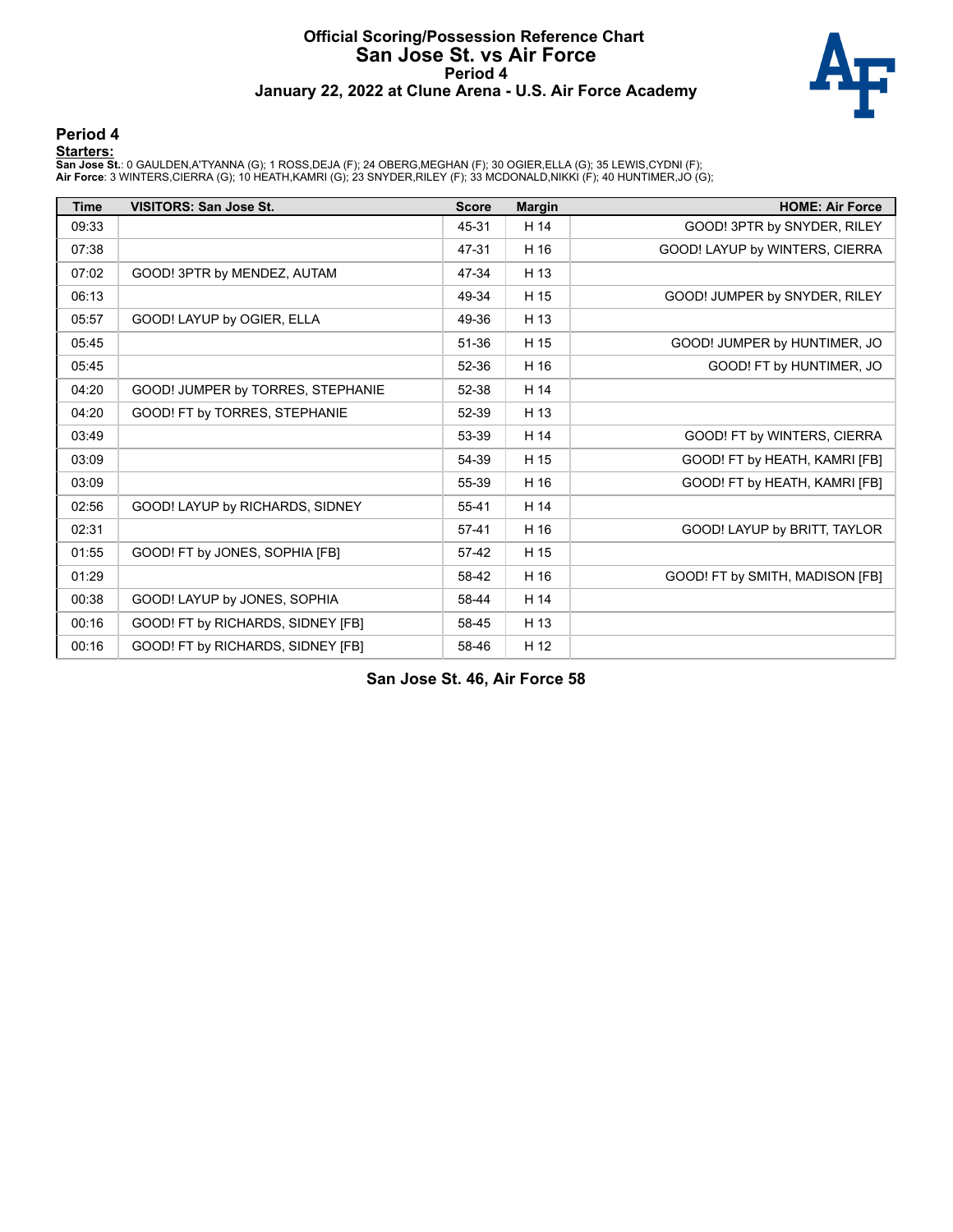#### **Official Substitutions Log San Jose St. vs Air Force Period 1 January 22, 2022 at Clune Arena - U.S. Air Force Academy**



| <b>VISITORS: San Jose St.</b> | <b>Time</b> | <b>Score</b> | <b>HOME: Air Force</b>   |
|-------------------------------|-------------|--------------|--------------------------|
| 0 GAULDEN, A'TYANNA           |             |              | 3 WINTERS, CIERRA        |
| 1 ROSS, DEJA                  |             |              | 10 HEATH, KAMRI          |
| 24 OBERG, MEGHAN              |             |              | 23 SNYDER, RILEY         |
| 30 OGIER, ELLA                |             |              | 33 MCDONALD, NIKKI       |
| 35 LEWIS, CYDNI               |             |              | 40 HUNTIMER, JO          |
| SUB OUT: 30 OGIER, ELLA       | 07:22       | $4 - 4$      |                          |
| SUB IN: 22 TORRES, STEPHANIE  | 07:22       |              |                          |
| SUB OUT: 0 GAULDEN, A'TYANNA  | 07:22       |              |                          |
| SUB IN: 2 JONES, SOPHIA       | 07:22       |              |                          |
| SUB OUT: 24 OBERG, MEGHAN     | 06:50       | $4 - 4$      |                          |
| SUB IN: 13 MENDEZ, AUTAM      | 06:50       |              |                          |
|                               | 05:13       | $6 - 7$      | SUB OUT: SNYDER, RILEY   |
|                               | 05:13       |              | SUB IN: BRITT, TAYLOR    |
| SUB OUT: 2 JONES SOPHIA       | 05:13       |              |                          |
| SUB OUT: 35 LEWIS CYDNI       | 05:13       |              |                          |
| SUB IN: 24 OBERG, MEGHAN      | 05:13       |              |                          |
| SUB IN: 30 OGIER, ELLA        | 05:13       |              |                          |
|                               | 02:25       | $10-12$      | SUB OUT: HEATH, KAMRI    |
|                               | 02:25       |              | SUB OUT: MCDONALD, NIKKI |
|                               | 02:25       |              | SUB IN: SMITH, MADISON   |
|                               | 02:25       |              | SUB IN: SNYDER, RILEY    |
| SUB OUT: 1 ROSS, DEJA         | 02:25       |              |                          |
| SUB OUT: 13 MENDEZ, AUTAM     | 02:25       |              |                          |
| SUB OUT: 22 TORRES, STEPHANIE | 02:25       |              |                          |
| SUB IN: 0 GAULDEN, A'TYANNA   | 02:25       |              |                          |
| SUB IN: 5 RICHARDS, SIDNEY    | 02:25       |              |                          |
| SUB IN: 35 LEWIS, CYDNI       | 02:25       |              |                          |
| SUB OUT: 0 GAULDEN, A'TYANNA  | 00:45       | $10-19$      |                          |
| SUB IN: 2 JONES, SOPHIA       | 00:45       |              |                          |
|                               | 00:45       |              | SUB OUT: WINTERS, CIERRA |
|                               | 00:45       |              | SUB IN: HEATH, KAMRI     |
| SUB OUT: 5 RICHARDS, SIDNEY   | 00:45       |              |                          |
| SUB IN: 1 ROSS, DEJA          | 00:45       |              |                          |

**San Jose St. 10, Air Force 19**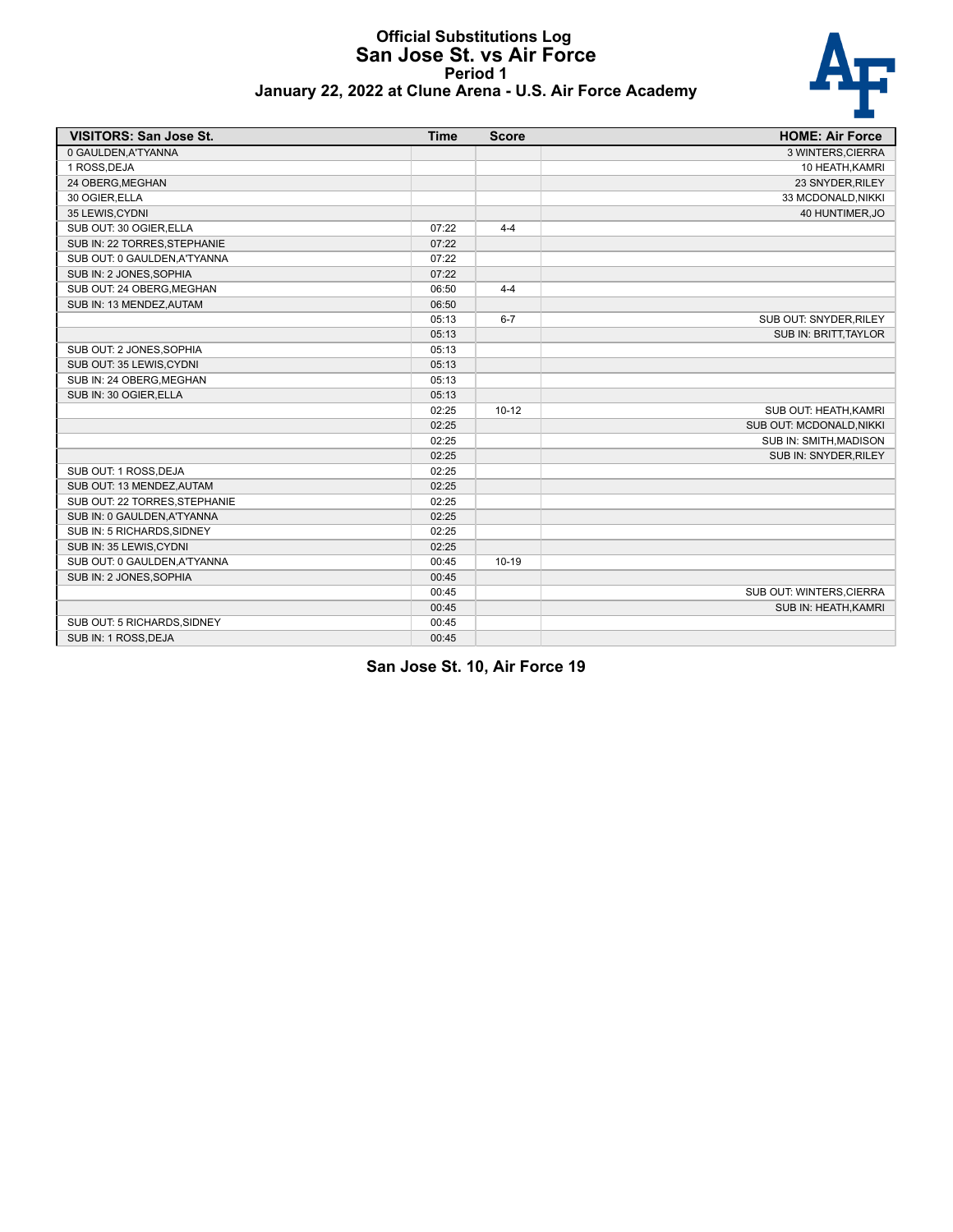# **Official Substitutions Log San Jose St. vs Air Force Period 2**



| <b>VISITORS: San Jose St.</b> | <b>Time</b> | <b>Score</b>   | <b>HOME: Air Force</b>        |
|-------------------------------|-------------|----------------|-------------------------------|
| 0 GAULDEN, A'TYANNA           |             |                | 3 WINTERS, CIERRA             |
| 1 ROSS, DEJA                  |             |                | 10 HEATH, KAMRI               |
| 24 OBERG, MEGHAN              |             |                | 23 SNYDER, RILEY              |
| 30 OGIER, ELLA                |             |                | 33 MCDONALD, NIKKI            |
| 35 LEWIS, CYDNI               |             |                | 40 HUNTIMER, JO               |
|                               | 10:00       | $\overline{a}$ | SUB OUT: SMITH, MADISON       |
|                               | 10:00       |                | <b>SUB OUT: BRITT, TAYLOR</b> |
|                               | 10:00       |                | SUB IN: WINTERS, CIERRA       |
|                               | 10:00       |                | SUB IN: MCDONALD, NIKKI       |
|                               | 08:03       | $12 - 21$      | SUB OUT: HEATH, KAMRI         |
|                               | 08:03       |                | SUB IN: SMITH, MADISON        |
| SUB OUT: 2 JONES, SOPHIA      | 08:03       |                |                               |
| SUB OUT: 30 OGIER, ELLA       | 08:03       |                |                               |
| SUB OUT: 35 LEWIS, CYDNI      | 08:03       |                |                               |
| SUB IN: 0 GAULDEN, A'TYANNA   | 08:03       |                |                               |
| SUB IN: 13 MENDEZ, AUTAM      | 08:03       |                |                               |
| SUB IN: 22 TORRES, STEPHANIE  | 08:03       |                |                               |
|                               | 05:19       | $14 - 25$      | SUB OUT: HUNTIMER,JO          |
|                               | 05:19       |                | SUB IN: BRITT, TAYLOR         |
| SUB OUT: 13 MENDEZ, AUTAM     | 05:19       |                |                               |
| SUB OUT: 24 OBERG, MEGHAN     | 05:19       |                |                               |
| SUB IN: 30 OGIER, ELLA        | 05:19       |                |                               |
| SUB IN: 35 LEWIS, CYDNI       | 05:19       |                |                               |
|                               | 04:01       | 16-26          | SUB OUT: SNYDER, RILEY        |
|                               | 04:01       |                | SUB IN: HUNTIMER, JO          |
| SUB OUT: 0 GAULDEN, A'TYANNA  | 04:01       |                |                               |
| SUB OUT: 22 TORRES, STEPHANIE | 04:01       |                |                               |
| SUB IN: 2 JONES, SOPHIA       | 04:01       |                |                               |
| SUB IN: 5 RICHARDS, SIDNEY    | 04:01       |                |                               |
|                               | 01:23       | 16-29          | SUB OUT: SMITH, MADISON       |
|                               | 01:23       |                | SUB OUT: MCDONALD, NIKKI      |
|                               | 01:23       |                | SUB IN: HEATH, KAMRI          |
|                               | 01:23       |                | SUB IN: SNYDER, RILEY         |
| SUB OUT: 1 ROSS, DEJA         | 01:23       |                |                               |
| SUB OUT: 5 RICHARDS, SIDNEY   | 01:23       |                |                               |
| SUB OUT: 30 OGIER, ELLA       | 01:23       |                |                               |
| SUB IN: 13 MENDEZ, AUTAM      | 01:23       |                |                               |
| SUB IN: 22 TORRES, STEPHANIE  | 01:23       |                |                               |
| SUB IN: 24 OBERG, MEGHAN      | 01:23       |                |                               |

**San Jose St. 16, Air Force 31**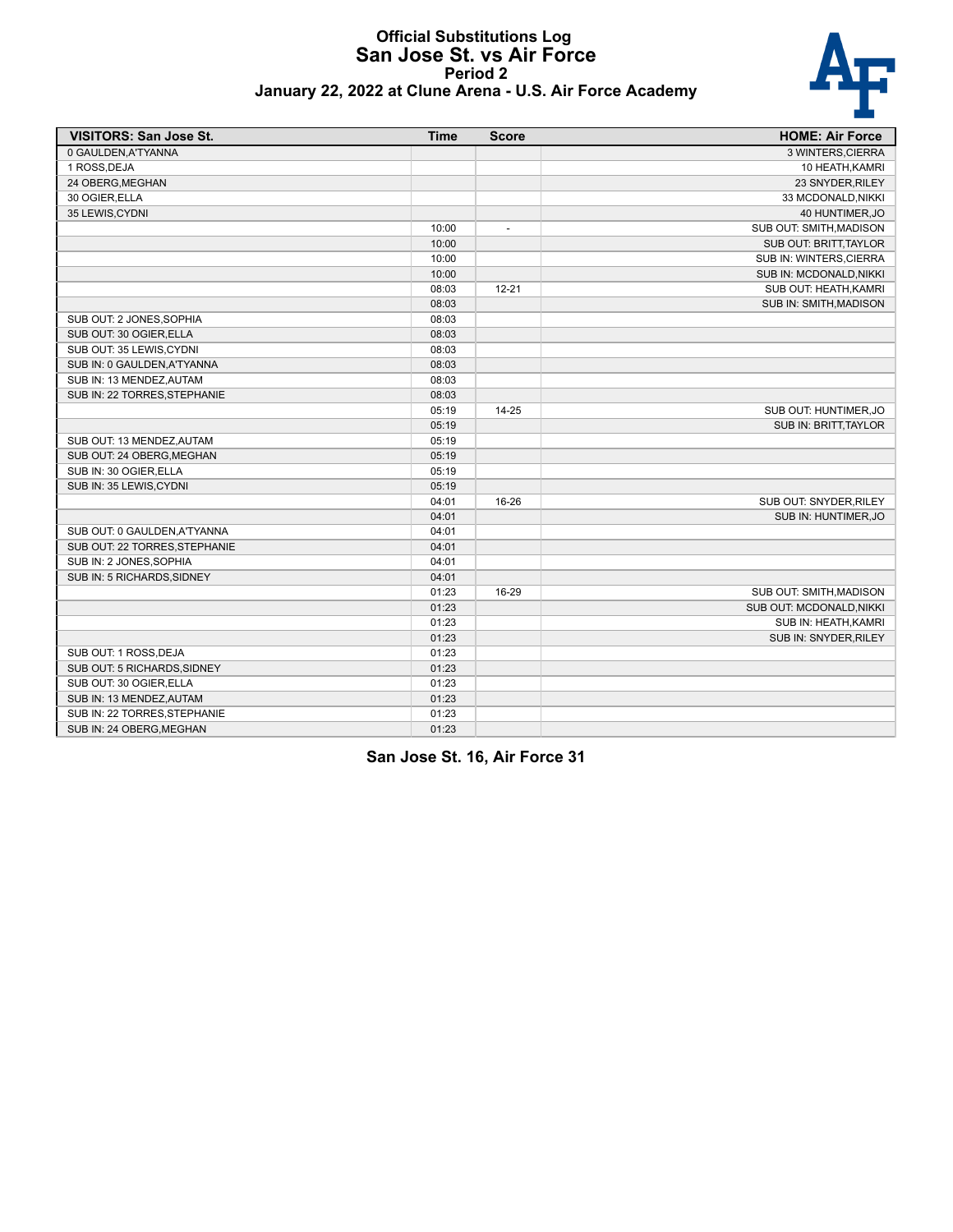#### **Official Substitutions Log San Jose St. vs Air Force Period 3 January 22, 2022 at Clune Arena - U.S. Air Force Academy**



| <b>VISITORS: San Jose St.</b> | <b>Time</b> | <b>Score</b>             | <b>HOME: Air Force</b>  |
|-------------------------------|-------------|--------------------------|-------------------------|
| 0 GAULDEN, A'TYANNA           |             |                          | 3 WINTERS, CIERRA       |
| 1 ROSS, DEJA                  |             |                          | 10 HEATH, KAMRI         |
| 24 OBERG, MEGHAN              |             |                          | 23 SNYDER, RILEY        |
| 30 OGIER, ELLA                |             |                          | 33 MCDONALD, NIKKI      |
| 35 LEWIS, CYDNI               |             |                          | 40 HUNTIMER, JO         |
|                               | 10:00       | $\overline{\phantom{a}}$ | SUB OUT: BRITT, TAYLOR  |
|                               | 10:00       |                          | SUB IN: MCDONALD, NIKKI |
| SUB OUT: 2 JONES, SOPHIA      | 10:00       |                          |                         |
| SUB OUT: 13 MENDEZ, AUTAM     | 10:00       |                          |                         |
| SUB IN: 0 GAULDEN, A'TYANNA   | 10:00       |                          |                         |
| SUB IN: 30 OGIER, ELLA        | 10:00       |                          |                         |
| SUB OUT: 22 TORRES, STEPHANIE | 07:36       | 18-34                    |                         |
| SUB IN: 1 ROSS, DEJA          | 07:36       |                          |                         |
| SUB OUT: 0 GAULDEN.A'TYANNA   | 06:28       | $21 - 34$                |                         |
| SUB IN: 2 JONES, SOPHIA       | 06:28       |                          |                         |
| SUB OUT: 30 OGIER, ELLA       | 06:10       | 21-34                    |                         |
| SUB IN: 22 TORRES, STEPHANIE  | 06:10       |                          |                         |
|                               | 03:24       | 23-40                    | SUB OUT: HEATH, KAMRI   |
|                               | 03:24       |                          | SUB OUT: HUNTIMER, JO   |
|                               | 03:24       |                          | SUB IN: SMITH, MADISON  |
|                               | 03:24       |                          | SUB IN: BRITT, TAYLOR   |
| SUB OUT: 2 JONES, SOPHIA      | 03:24       |                          |                         |
| SUB OUT: 22 TORRES, STEPHANIE | 03:24       |                          |                         |
| SUB OUT: 35 LEWIS, CYDNI      | 03:24       |                          |                         |
| SUB IN: 0 GAULDEN, A'TYANNA   | 03:24       |                          |                         |
| SUB IN: 13 MENDEZ, AUTAM      | 03:24       |                          |                         |
| SUB IN: 30 OGIER, ELLA        | 03:24       |                          |                         |
|                               | 01:29       | $27-42$                  | SUB OUT: BRITT, TAYLOR  |
|                               | 01:29       |                          | SUB OUT: SNYDER, RILEY  |
|                               | 01:29       |                          | SUB IN: HEATH, KAMRI    |
|                               | 01:29       |                          | SUB IN: HUNTIMER, JO    |
| SUB OUT: 1 ROSS, DEJA         | 01:29       |                          |                         |
| SUB OUT: 24 OBERG, MEGHAN     | 01:29       |                          |                         |
| SUB IN: 5 RICHARDS, SIDNEY    | 01:29       |                          |                         |
| SUB IN: 35 LEWIS, CYDNI       | 01:29       |                          |                         |
| SUB OUT: 0 GAULDEN, A'TYANNA  | 01:06       | 29-42                    |                         |
| SUB IN: 22 TORRES, STEPHANIE  | 01:06       |                          |                         |
|                               | 00:30       | 29-42                    | SUB OUT: SMITH, MADISON |
|                               | 00:30       |                          | SUB IN: SNYDER, RILEY   |
| SUB OUT: 30 OGIER, ELLA       | 00:00       | $31 - 42$                |                         |
| SUB IN: 24 OBERG, MEGHAN      | 00:00       |                          |                         |

**San Jose St. 31, Air Force 42**